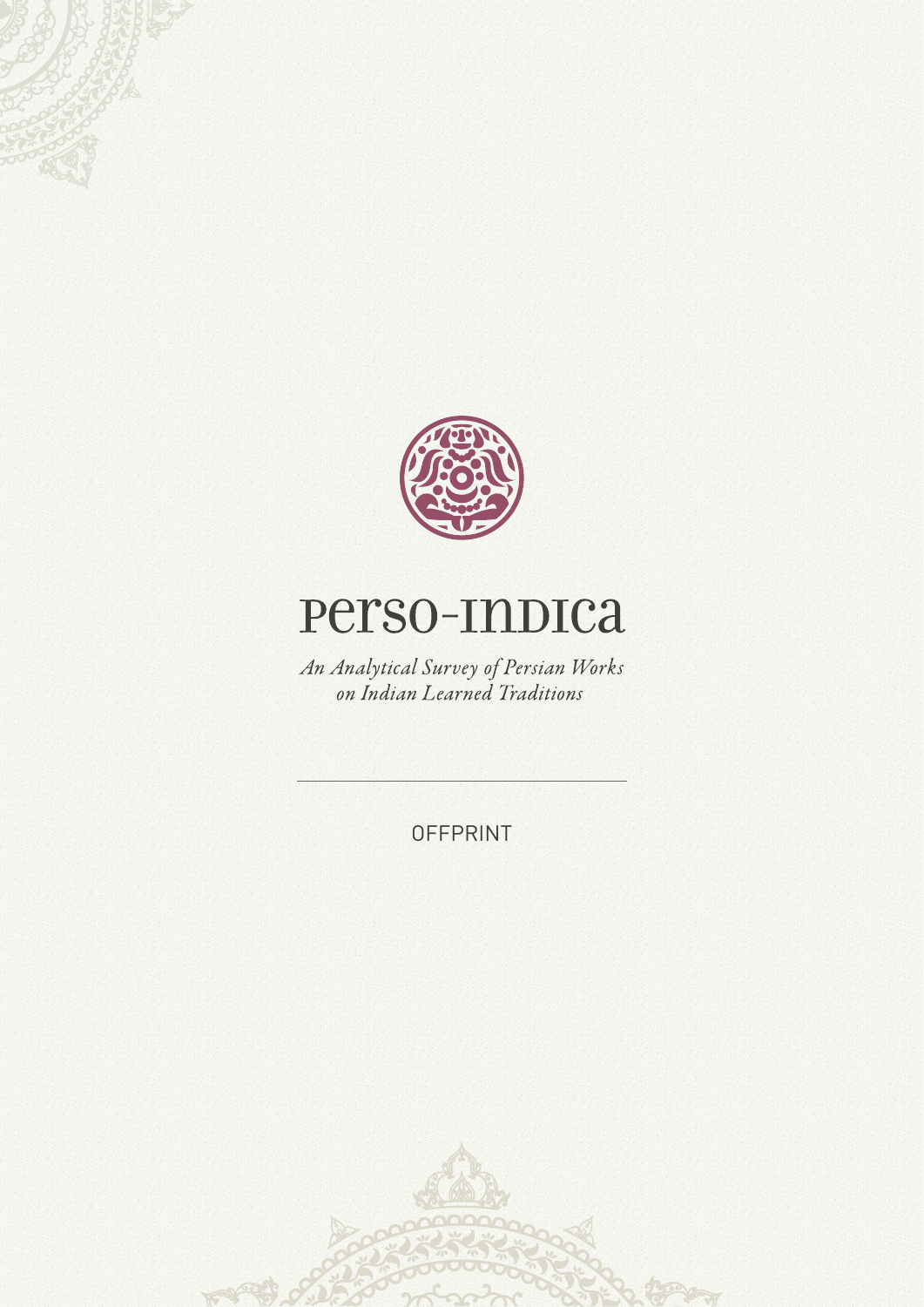## PERSO-INDICA. AN ANALYTICAL SURVEY OF PERSIAN WORKS ON INDIAN LEARNED TRADITIONS

is published on line at: [www.perso-indica.net](http://www.perso-indica.net) ISSN: 2267-2753

#### CHIEF EDITORS

Fabrizio Speziale (École des Hautes Études en Sciences Sociales, Paris) Carl W. Ernst (University of North Carolina, Chapel Hill)

#### INTERNATIONAL ADVISORY BOARD

Muzaffar Alam (University of Chicago, Illinois) Marc Gaborieau (Formerly Professor, École des Hautes Études en Sciences Sociales, Paris) Fathullah Mojtaba'i (Tehran) Sheldon Pollock (Columbia University, New York) Francis Richard (Paris) Sreeramula Rajeswara Sarma (Formerly Professor, Aligarh Muslim University, Aligarh) Chander Shekhar (University of Delhi, New Delhi)

#### SECTION EDITORS

Carl W. Ernst (University of North Carolina, Chapel Hill) Supriya Gandhi (Yale University, New Haven) Susanne Kurz (Ruhr-Universität, Bochum) Corinne Lefèvre (École des Hautes Études en Sciences Sociales, Paris) Eva Orthmann (University of Göttingen, Göttingen) Katherine Butler Schofield (King's College, London) Pegah Shahbaz (Robert H. N. Ho Family Foundation) Fabrizio Speziale (École des Hautes Études en Sciences Sociales, Paris) Audrey Truschke (Rutgers University, Newark)

#### ADDRESS

Perso-Indica c/o Fabrizio Speziale École des Hautes Études en Sciences Sociales Centre d'études de l'Inde et de l'Asie du sud 54 Boulevard Raspail 75006, Paris France e-mail: *[fabrizio.speziale@ehess.fr](mailto:info@perso-indica.net)*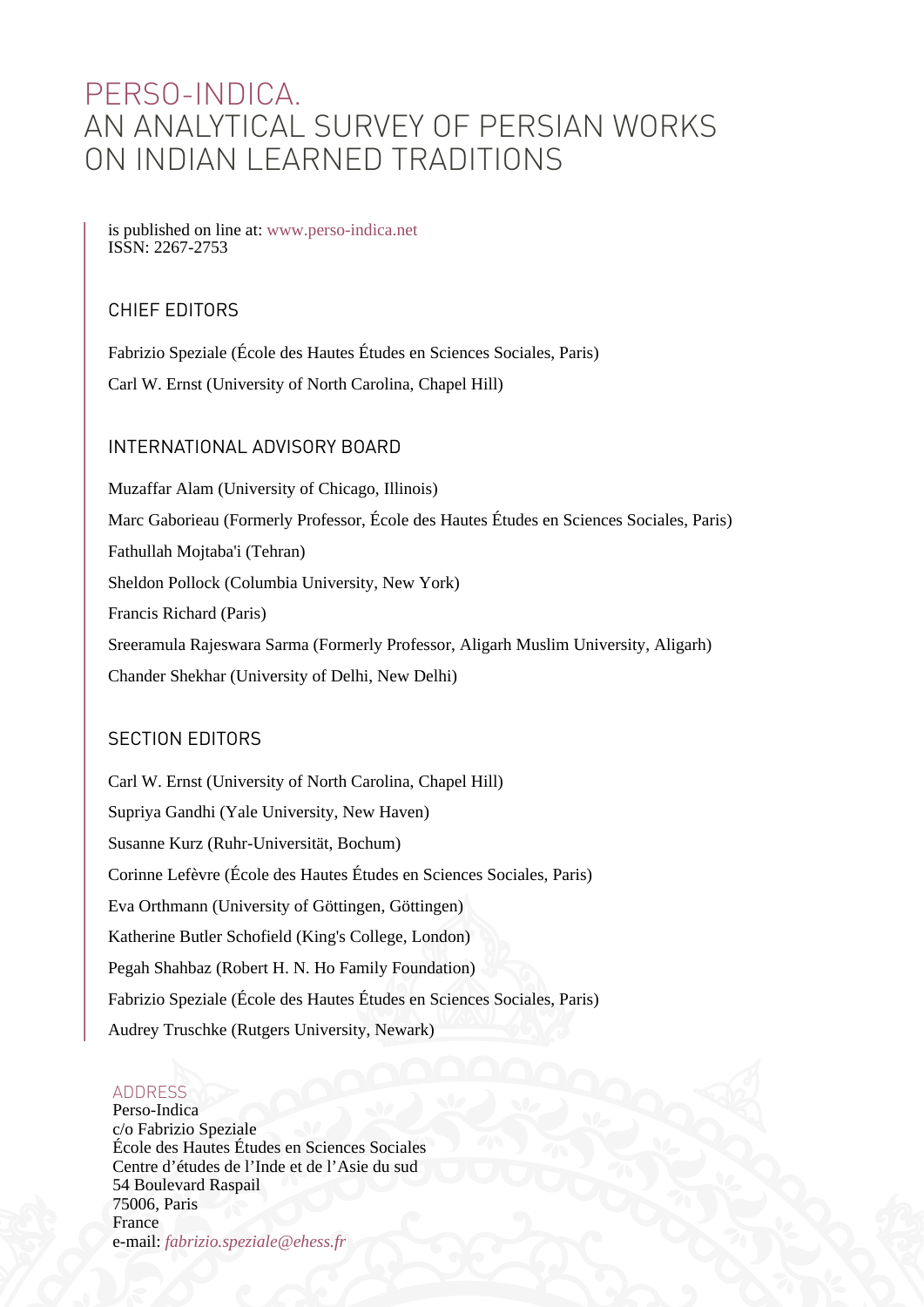### *Jāmi' al-tawārīḫ*

The chief compiler and writer of the *Jāmi' al-tawārīḫ* (Compendium of Chronicles), Rašīd al-Dīn Fażl Allāh Hamadānī, was born in a Jewish family in Hamadan in 647/1249-50, and later on converted to Islam. After studying in various places in Iran, he served the Ilkhanid court, most likely as a physician. In 1298, the seventh ruler of the Ilkhanids, Ġāzān Ḫān (r. 1295-1304), appointed him as co-chief vizier with Sa'd al-Dīn Sāwajī (d. 1312); in this position Rašīd al-Dīn assisted Ġāzān in formulating reform policy. Under the rule of Ġāzān's younger brother and successor Öljaitü (r. 1304-16), Rašīd al-Dīn assumed considerable power at the court. However, at the beginning of Abū Sa'īd's reign in 1316, Rašīd al-Dīn fell from power as the result of a political dispute with his rival Tāj al-Dīn 'Alī-Šāh (d. 724/1324), and was eventually executed in 718/1318 together with one of his sons, Ibrāhīm, (Browne 2003, pp. 68-71; Iwatake 2002, pp. 1036-37; Melville 2008, p. 462).

During his years as chief vizier, Rašīd al-Dīn wrote a series of works in addition to the *Jāmi' al-tawārīḫ*, among them *al-Majmū'a al-Rašīdiyya* (Compendium of Rašīd), a collection of four of his theological works, and the *Tanksūq-nāma* (Precious Book), a collection of Persian translations of Chinese scientific books, including a translation of a medical book, *Maijue,* attributed to Wang Shuhe (Haneda 1995; Berlekamp 2010; Lo and Wang 2013). Moreover, Rašīd al-Dīn built the Rab'-i Rašīdiyya, a quarter in the suburb of Tabriz, which was named after him and included a mosque, a library, a hospital, an orphanage and other public buildings; here were also produced the copies of his works, which were sent to various places of the Mongol Empire (Iwatake 1997; Canby 2012, p. 143). In particular, Rašīd al-Dīn ordered that two copies of the *Jāmi' al-tawārīḫ* - one in Persian and one in Arabic - should be produced every year at the Rab'-i Rašīdiyya. The Arabic copies were certainly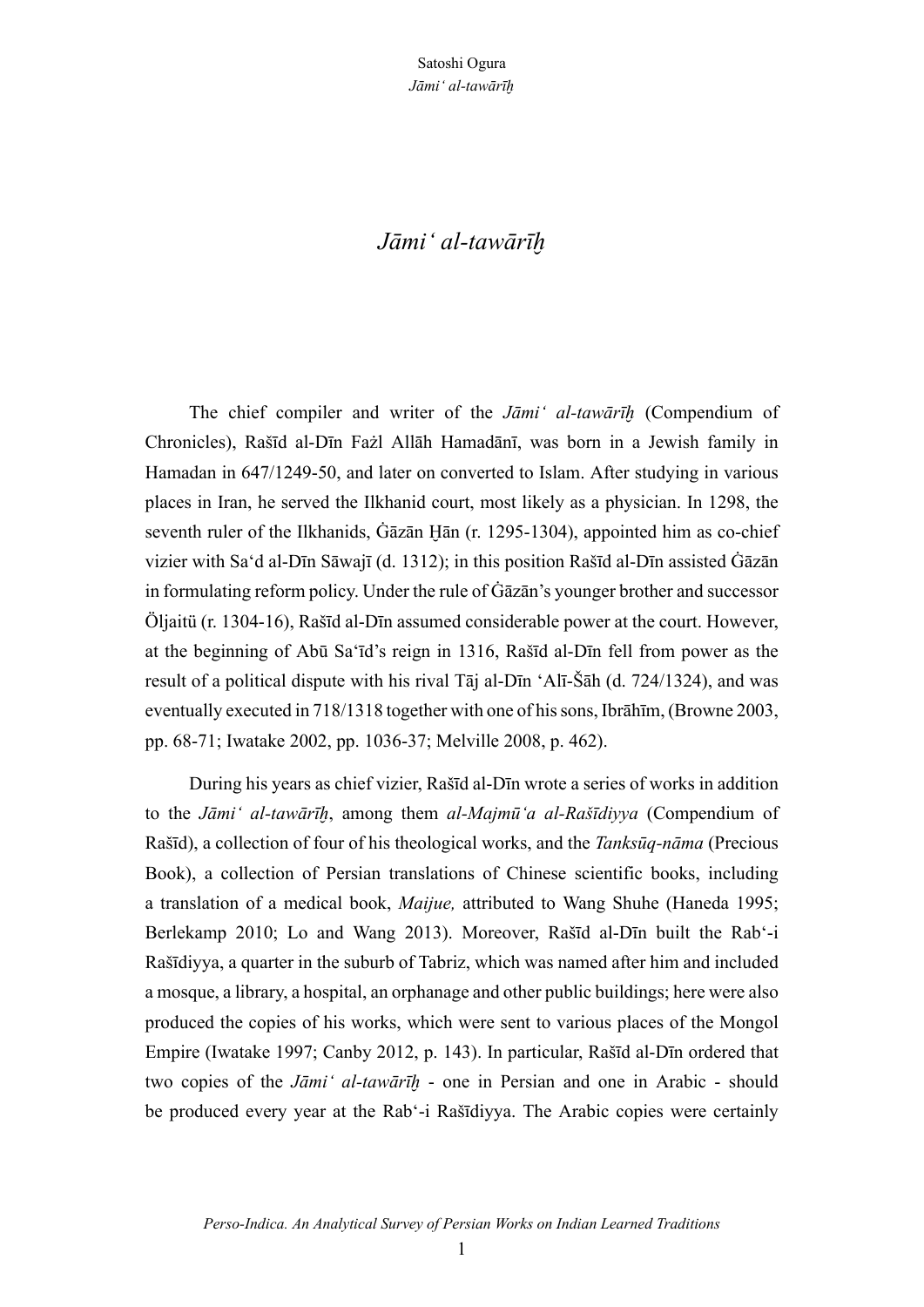intended to be distributed in the cities of the Arabic speaking world (Melville 2008, p. 465).

Rašīd al-Dīn's magnum opus, the *Jāmi' al-tawārīḫ*, is one of the most important Persian historical works composed during the Mongol period. The text is divided into three volumes (*mujallad*). Volume one, which had been commissioned by Ġāzān but was not completed before his death, comprises a history of the Turks and Mongols, and a history of Genghis Khan's family up to Ġāzān's death. Volume two consists of two parts, of which first dealt with the history of Öljaitü, though it is missing in surviving manuscripts. The second part is the so-called histories of the "people of the world" (*aqwām-i ahl-i 'ālam*), in two halves: the first half includes chapters (*bāb*) on Adam and the ancient Prophets, Islamic history from the prophet Muhammad to the 'Abbasid caliphate, the Ghaznavids, the Seljuqs, the Khwarazmshahs, the Salghurids, and the Ismā'īlis; the second half consists of the histories of Oġuz Turks, China, Jews, Franks and India. Volume three is a geographical compendium of which no manuscript has survived to date, although we know some of its contents from the *Tārīḫ-i Banākatī* (Shiraiwa 1995, pp. 182-183; see Ogura 2019b). In addition, accounts in Rašīd al-Dīn's theological work *Laṭā'if al-ḥaqā'iq* and the anthology of his works (*Majmū'ayi taṣānīf-i Rašīdī*) suggest that a volume on genealogical charts of the people of the world was later on inserted between volume two and three (Rašīd al-Dīn 2537/1978-9, pp. 13-14; Rašīd al-Dīn 1968, pp. clix-clx; Otsuka 2018, p. 120).

Previous scholars, such as Jahn and Boyle, have considered the second volume of the *Jāmi' al-tawārīḫ* as "the first world history" (Jahn 1965, pp. ix-x; Boyle 1971, p. 21). However, Otsuka has recently shown that the greater part of this volume is based on the *Zubdat al-tawārīḫ* of Abū al-Qāsim Qāšānī, who was an assistant of Rašīd al-Dīn in the composition of his *Jāmi' al-tawārīḫ* (Otsuka 2018, Otsuka 2019a). The part on the histories of the "people of the world" of *Jāmi' al-tawārīḫ* has two different dates, 703/1303-1304 and 705/1305-1306, which indicate that it was not completed before 705/1305-1306 (Rašīd al-Dīn 1374š/2005, pp. 4, 73). On the other hand, the chapter on India of the *Zubdat al-tawārīḫ* was completed in 703/1303-1304 (Qāšānī, Zubdat al-tawārī*ḥ*, Ms. Tehran, Dānišgāh-i Tihrān, 9067, f. 334b; see Otsuka 2018, pp. 130-134 and Otsuka 2019a). The fact that volume two of the *Jāmi' al-tawārīḫ* contains a great number of textual parallels with the *Zubdat al-tawārīḫ* would also suggest that the Arabic version of the *Jāmi' al-tawārīḫ* was produced after the compilation of the Persian version. Moreover, the chapter on India of the Arabic version includes three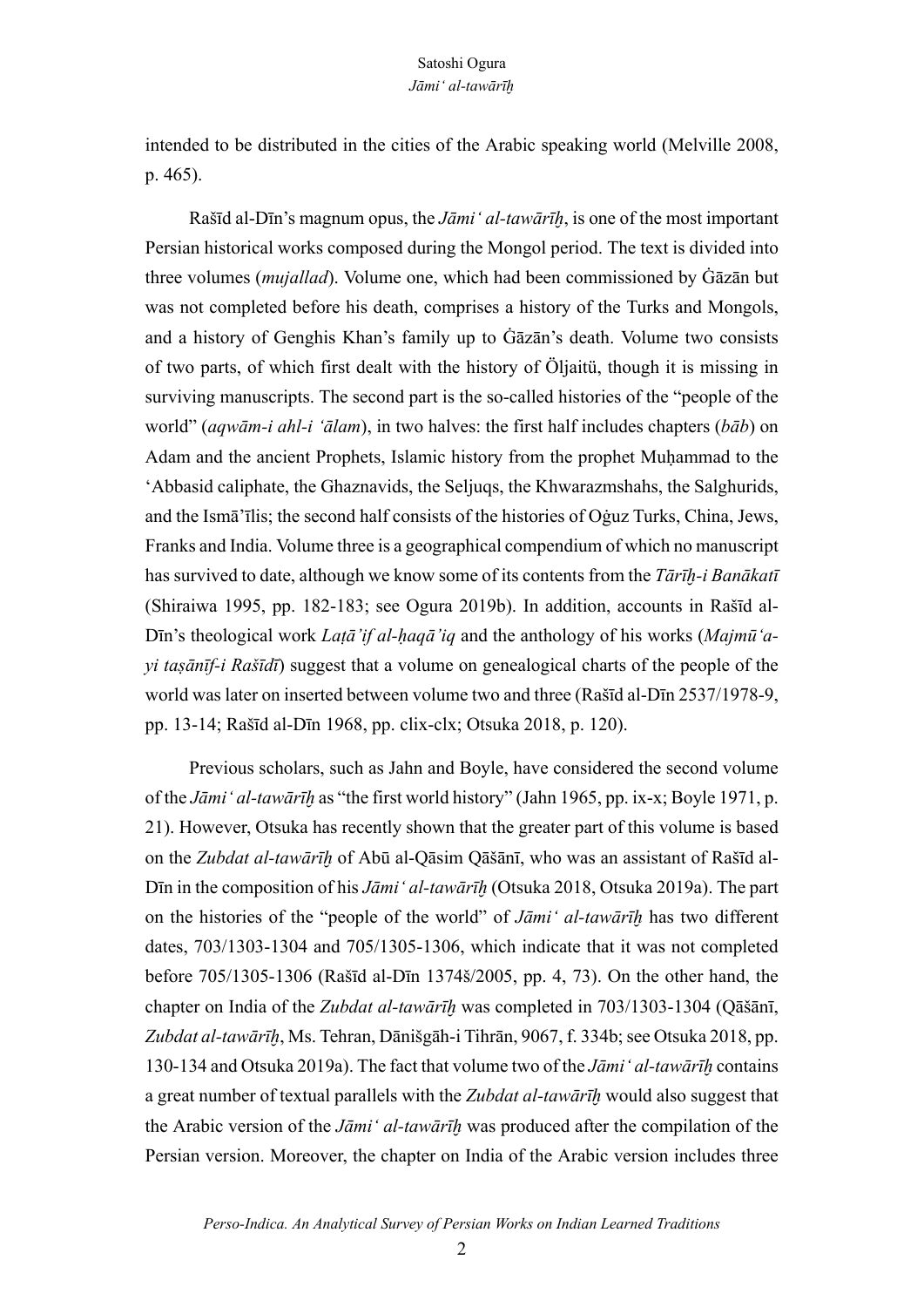Persian verses which are also in the Persian version and were most likely taken from it (Rašīd al-Dīn, *Jāmi' al-tawārīḫ*, Ms. London, Khalīlī 727, f. 26b-27a).

According to Rašīd al-Dīn, the main sources of his chapter on India are the *Kitāb fī taḥqīq mā li-al-Hind* (henceforth, *Kitāb al-Hind*) of Abū Rayḥān al-Bīrūnī (d. after 442/1050), and the information given by a Kashmiri Buddhist monk named Kamālašrī (seemingly for Kamalaśrī, the "prosperous red lotus") (Rašīd al-Dīn 1374š/2005, pp. 1-2). Kamalaśrī did also assist Qāšānī in the writing of the *Zubdat al-tawārīḫ*. According to earlier studies, Kamalaśrī was the author of ten brief Sanskrit works on Buddhism that were translated into Tibetan during the same period; he is also said to have consecrated a Buddhist mandala dedicated to Bodhisattva Avalokiteśvara, whose name appears on a Śāradā inscription in Kashmir dated 1236, but we are yet to reach a definite conclusion (Naudou 1980, p. 255; Deambi 1982, pp. 110-112; Canby 2012, p. 143; Yoeli-Tlalim 2013, p. 202). Among the Sanskrit sources on Buddhism that Kamalaśrī brought to the attention of his Muslim patrons and which were used in the *Zubdat al-tawārīḫ* and the *Jāmi' al-tawārīḫ*, Schopen has identified several: the *Devatāsūtra* that includes questions and answers between a celestial being and Buddha, the *Āryavāsiṣṭhasūtra* or its Tibetan translation the *'Phags pa gnas 'jog gi mdo* that includes a dialogue between Buddha and the hermit Vasiṣṭha, and the *Maitreyavyākaraṇa*, Buddha's comment on the future coming of the Bodhisattva Maitreya (Schopen 1982). In addition, Sakaki supposes that Rašīd al-Dīn's account of hells in Buddhist thought derives from those of the Pāli *Aggañña-sutta* included in the *Dīgha-nikāya*, a collection of Pāli Buddhist texts transmitted by the Dharmaguptaka school (Sakaki 2000, p. 14). The information on the history of Delhi after the Ghaznavid ruler Maḥmūd ibn Sebüktegin (r. 998-1030) is based on Jūzjānī's *Ṭabaqāti Nāṣirī* (Jahn 1965, p. xiii).

The chapter on India is divided in two subchapters (*qism*): the first subchapter contains ten sections (*fasl*) which provide information on measures of time and eras, geography (sections ii, iii and iv), brief histories of Delhi and Kashmir (v and vi), and the kings who ruled in each of the four epochs (*yuga*) in Indic thought (sections vii to x; the Arabic version contains eleven sections, because section eight of the Persian version is divided into two parts). The second subchapter contains twenty sections that deal with the beliefs and teachings of Indian religions, the life and teachings of Śakyamuni (Šākamūnī in Persian script), a name for Buddha (sections ii to ix, xvii, xviii), explanations about hells (*dūzaḫ*), heavens (*bihišt*), and metempsychosis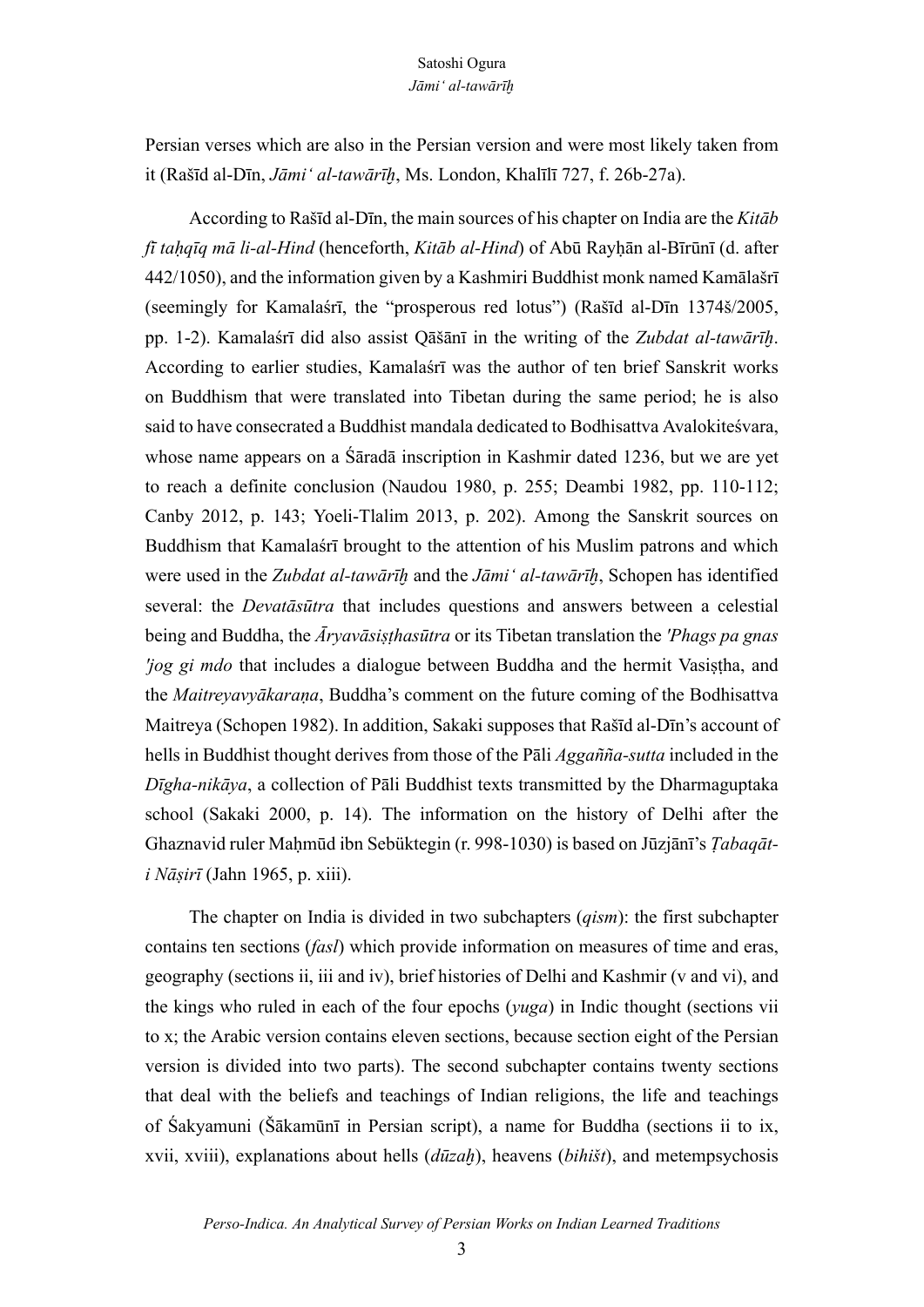(*tanāsuḫ*) in Buddhist thought (sections x to xiv), and a description of the diffusion of Buddhist schools and other Indic religions in India and Mongolia at the beginning of the fourteenth century (section xix). This chapter ends with a note on Rašīd al-Dīn's refutation of the belief of metempsychosis from an Islamic viewpoint. On the other hand, the Arabic version of the chapter on India contains twenty-one sections, although the surviving manuscripts are incomplete. It is possible that a section was divided into two sections when translated into Arabic or that a section was added to the Arabic version. The Arabic version of the chapter on India includes an appendix, describing briefly eleven books on Buddhism, which is not present in the Persian version.

The first *qism* of the Persian version is titled "on the calculation of years, centuries, and knowledge of the land of India, the nature, quantity, and number of mountains, rivers, cities, villages, hamlets, citadels, and islands, and a history of the kings of Delhi and Kashmir (*dar ḥisāb-i a'wām wa qurūn wa ma'rifat-i diyār-i Hind wa kayfiyyat wa kamiyyat wa a'dād-i kūhhā wa ābhā wa qurà wa żiyā' wa qaṣabāt wa jazā'ir, wa tārīḫ-i pādšāhān-i Dihlī wa Kašmīr*)." The accounts about Indian measures of time and eras (section one) by and large follow those of al-Bīrūnī's *Kitāb al-Hind*, and the topographical information (section two to four) is quite detailed. However, the accounts on the history of Delhi (section five) conflate different passages of al-Bīrūnī at the cost of intelligibility. Section five, on the history of Delhi, begins with the story of Kṛṣṇa Vāsudeva, the eighth incarnation of Viṣṇu and a hero in the *Mahābhārata* war, the account of which is based on chapter forty-seven of the *Kitāb al-Hind* (al-Bīrūnī 1377/1958, pp. 336-340; Sachau 2003, vol. 1, pp. 400-406). Rašīd al-Dīn afterwards turns to his successors, starting with Arjuna and after eight generations ending with Bhīmapāla, son of Trilocanapāla of the Hindūšāhids, who was killed by Mahmūd ibn Sebüktegin in 412/1021-1022 (Rahman 1988; Mashita 2011, pp. 82-83). These eight kings are mentioned in chapter forty-nine of the *Kitāb al-Hind* (al-Bīrūnī 1377/1958, pp. 349-351; Sachau 2003, vol. 2, pp. 11-14). As Mashita has pointed out, this rough combination of two independent passages from the *Kitāb al-Hind* resulted in such an unconvincing narration in this section that there are only eight generations between the mythic time of the *Mahābhārata* War and 412/1021-1022 (Mashita 2011, pp. 82-83).

Section five describes also the history of Delhi during the early Delhi sultanate period, up to  $703/1303-1304$ , in the middle of the reign of 'Al $\bar{a}$ ' al-D $\bar{b}$ n Hal $\bar{a}$ f (r. 1296-1316), briefly referring to the Chagataid emir Qutluġ Ḫwāja's expedition to Delhi in 1299-1300 (Rašīd al-Dīn 1374š/2005, p. 66). In section six dealing with the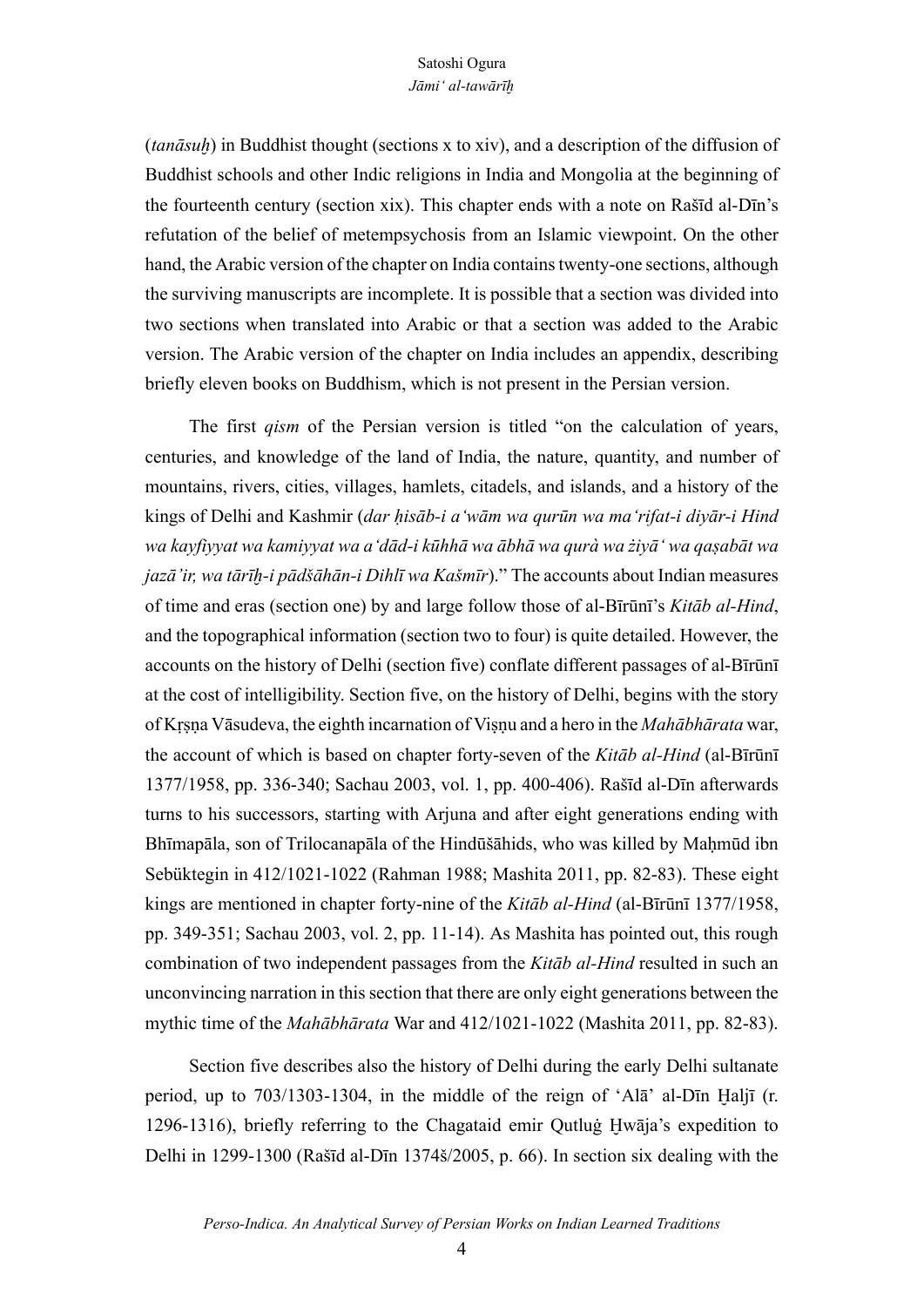history of Kashmir, which is not included in the *Zubdat al-tawārīḫ*, Rašīd al-Dīn gives information about the first legendary king of Kashmir, Pravarasena, and his successors. This genealogy does not entirely correspond with the genealogical information given by Kalhaṇa in his *Rājataraṅgiṇī* (see Ogura 2019a), a history of Kashmir. Moreover, Kamalaśrī states the *kaliyuga* began at the time when Yudhiṣṭhira was enthroned after the *Mahābhārata* war, while Kalhaṇa claims the *Mahābhārata* war occurred in the year 653 of *kaliyuga* (Rašīd al-Dīn 1374š/2005, p. 92; Kalhaṇa 1961, verses 1.48-56). This would suggest that Kamalaśrī, in spite of his Kashmiri origin, did not have access to Kalhaṇa's *Rājataraṅgiṇī*, possibly because, as a Buddhist, he did not belong to the community of Kashmiri pandits who kept up the tradition of the *Rājataraṅgiṇī*. On the other hand, Kamalaśrī's claim that Kashmiri people identified Lalitāditya (r. 724-760), the fifth king of the Kārkoṭa dynasty, who conquered most parts of North India, with Alexander the Great (*Ḏū al-qarnayn*), seems to reflect Kashmiri narratives which were not recorded in the *Rājataraṅgiṇī*s (Rašīd al-Dīn 1374š/2005, p. 70; Jahn 1980, p. 11). Section six then describes lives and deeds of the Hindu rajas of Kashmir. The text correctly records the names of the last four rajas of the second Lohara dynasty (1101-1320), Rāmadeva (r. 1252-73), Lakṣmadeva (r. 1273-86), Siṃhadeva (r. 1286-1301), and Sūhadeva (r. 1301-20). However, Rašīd al-Dīn adds the unlikely statement that rajas of Kashmir ascended the throne in accordance with the formal diploma (*yarliġ*) issued by the great Khans of the Mongol empire, beginning from the reign of Möngke (r. 1251-59) (Rašīd al-Dīn 1374š/2005, p. 74).

Sections from seven to ten provide accounts of the kings who ruled in each of the four epochs (*yuga*), parts of which are based on Sanskrit epics and *purāṇa*s. Section seven on the histories of the kings and Brahmins of the *kṛtayuga*, begins with the story of Kaśyapa Prajāpati, his wife Aditi, and the birth of Sūrya, one of the Āditya sun-gods; it closes with an account of the foundation of the dynasty of Ikṣvāku, a descendant of the Āditya sun-gods who ruled over four climates, and whose dynasty continued until the reign of Sagara in the *kṛtayuga*. The story of Hariścandra included in this chapter is presumably a brief quotation from the *Mārkandeya Purāṇa*. Among the stories contained in section eight on the kings of the *tretāyuga*, the stories of Dilīpa, son of Sagara, and Raghu seem to be based on Kālidāsa's epic poem *Raghuvaṁśa*. In addition, section eight includes episodes from the *Rāmāyana* (the story of Rāma who went to Lañkā Island to retrieve his wife Sītā from the demonic being Rāvana). Section nine features two stories: the first is the story of king Kārtavīrya (who ruled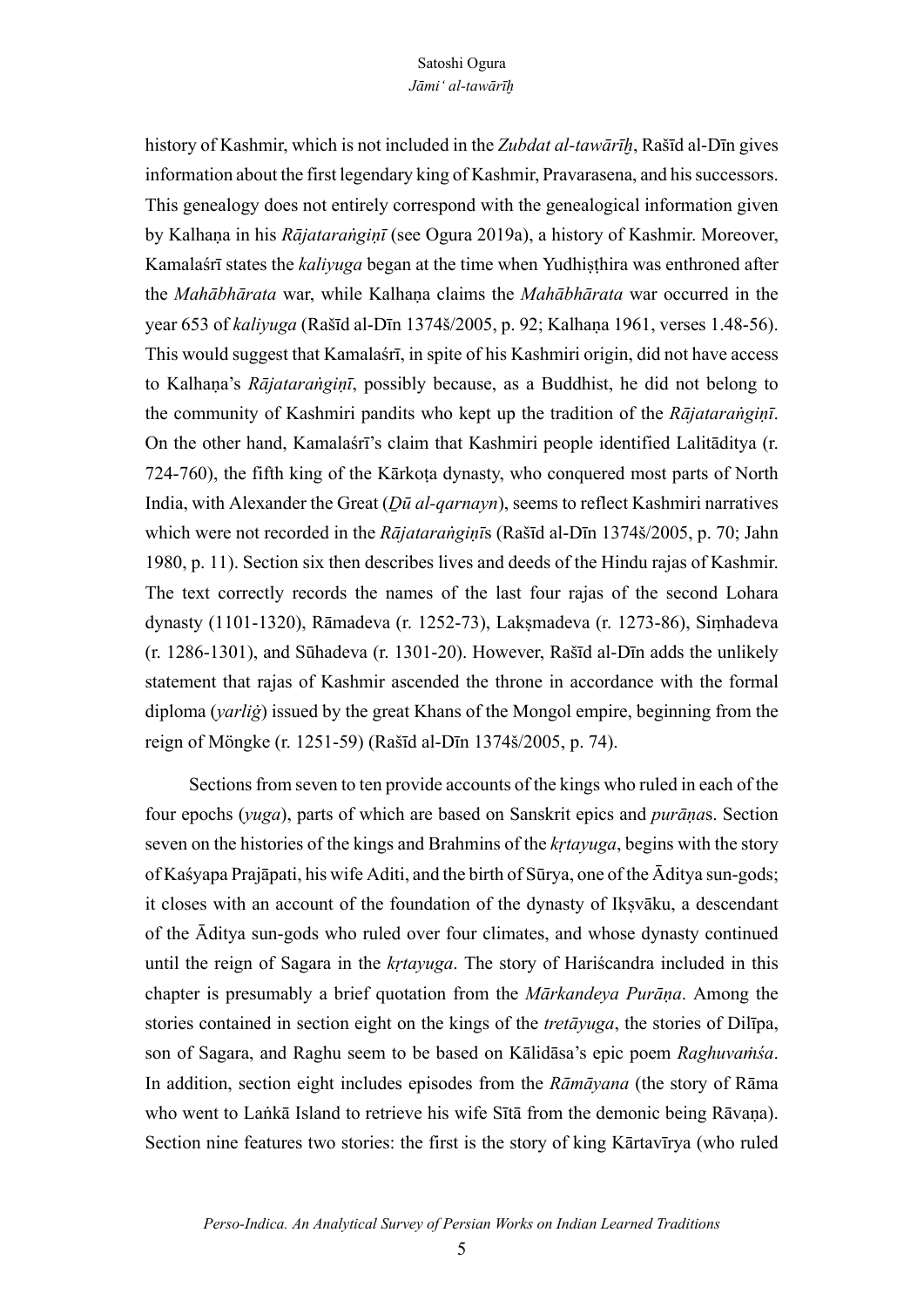at the beginning of *dvāparayuga*), sage Jamadāgni, and his son Paraśurāma, the sixth incarnation of Viṣṇu. The second story is about the Pāṇḍavas and Kauravas at the end of *dvāparayuga* and is based on the *Mahābhārata*. Rašīd al-Dīn here clearly recognizes Vyāsa as the author of the *Mahābhārata* and he further states that Gaṇeśa wrote it down and that the book recorded what happened at the end of the *dvāparayuga* and at the beginning of the *kaliyuga* (Rašīd al-Dīn 1374š/2005, p. 89). Following Qāšānī, Rašīd al-Dīn identifies Vyāsa as a prophet (Qāšānī, *Zubdat al-tawārīḫ*, Ms. Tehran, Dānišgāh-i Tihrān, 9067, f. 339b; Rašīd al-Dīn 1374š/2005, p. 92).

The last *faṣl* of *qism* one deals with the kings who ruled during the *kaliyuga*: it begins with the enthronement of king Yudhiṣṭhira told by Vyāsa, followed by a brief story of Buddha's birth 3,500 years after the commencement of this epoch. The latter half of this section comprises a rough (and inaccurate) sketch of histories of the Nanda Dynasty (4th century BC), the first three kings of the Maurya empire, Śrī Harṣadeva (of Vardhana c. 590-647?), Śrī Vikramāditya of Ujjain, and Lalitāditya of Kashmir. As Jahn and Melville have pointed out, this section contains a remarkable claim, namely that the Mongol rulers including Genghis Khan were of Indian origin (Rašīd al-Dīn 1374š/2005, pp. 98-99), which clearly contradicts the genealogy of the Mongols as the descendants of the legendary ancestress Alanqū'ā which is narrated in the first volume of the *Jāmi' al-tawārīḫ* (Jahn 1965, pp. lxiii-lxxxvi; Melville 2008, p. 465). This incongruous narrative is certainly due to the fact that Rašīd al-Dīn reproduces faithfully the same statement on the Indian origin of the Mongols made by Qāšānī in the chapter on India of the *Zubdat al-tawārīḫ* (Qāšānī, *Zubdat al-tawārīḫ*, Ms. Tehran, Dānišgāh-i Tihrān, 9067, f. 340b).

Rašīd al-Dīn does not attempt to merge or compare the different historical perspectives provided by his two main sources, al-Bīrūnī's *Kitāb al-Hind* and Kamalaśrī's information. He juxtaposes three timelines of events which go from the mythic period up to the author's epoch - in section five on the history of Delhi, in section six on the history of Kashmir, and in sections from seven to ten on the rulers flourished in the four *yuga*s - and does not explain the incongruous accounts between the different sections. In this regard, the chapter on India is different from the other chapters of the *Jāmi' al-tawārīḫ*. Rašīd al-Dīn gathers together various narratives on India's history as they were related by his written and oral sources and does not try to combine them into a single succession of historical events. On the other hand, the *Zubdat al-tawārīḫ* contains only two timelines, that of the rulers of the four *yuga*s,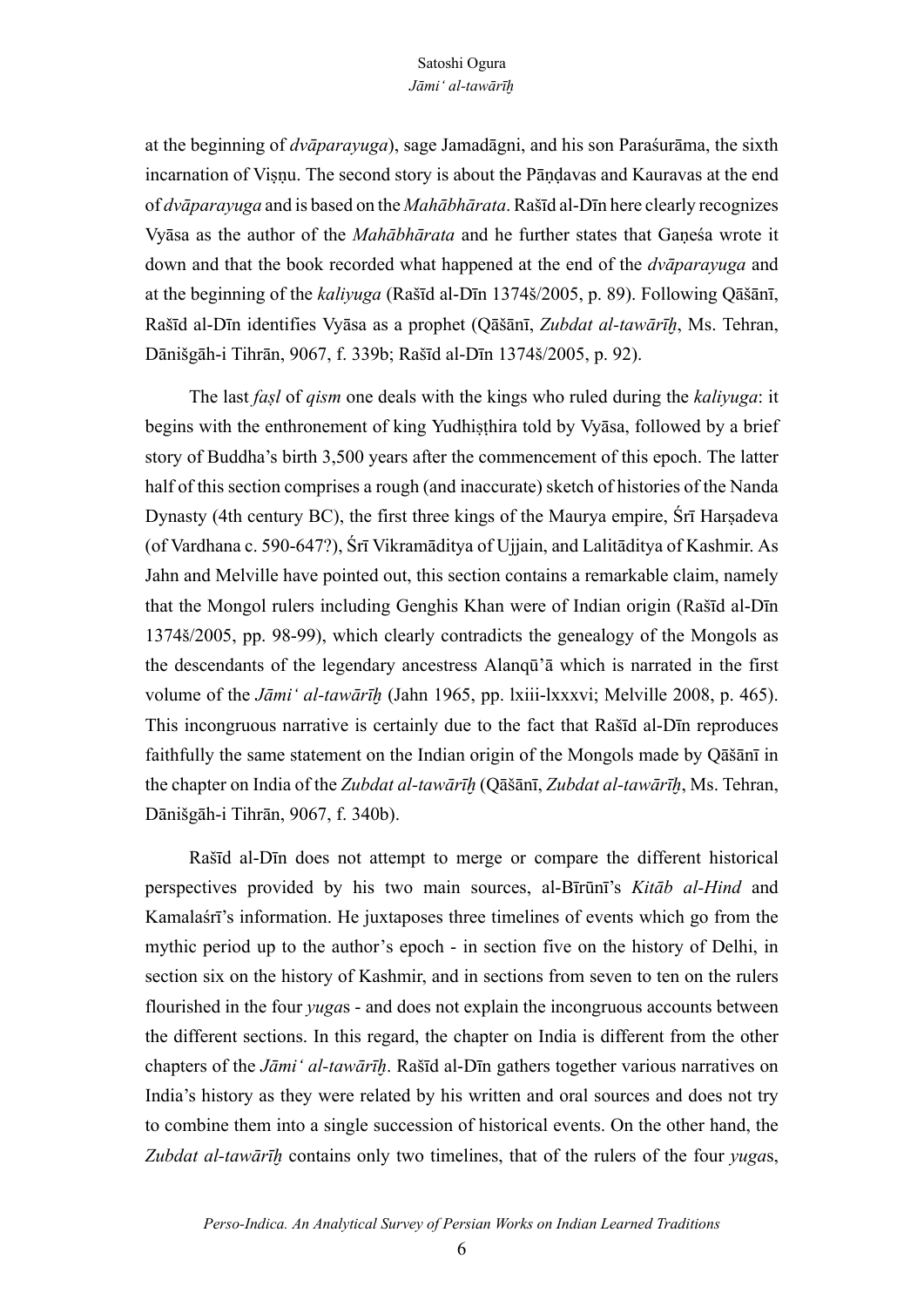based on Kamalaśrī's information, and that of the history of Delhi, based on the *Kitāb al-Hind* (Qāšānī, *Zubdat al-tawārīḫ*, Ms. Tehran, Dānišgāh-i Tihrān, 9067, ff. 336a-341a, ff. 341a-346a).

The second *qism* is titled "on the history of India and the nature of the birth of Śakyamuni, his biography and teachings, and the [various] mode(s) of metempsychosis such as transformation(s) into another human being, an animal, a plant, and a mineral (*az tārīḫ-i Hind wa kayfiyat-i wilādat-i Šākamūnī wa ḥālāt wa maqālāt wa waż'-i tanāsuḫ az nasḫ wa masḫ wa rasḫ wa fasḫ*)." It begins with Kamalaśrī's account (*riwāyāt*) about Indic religions and the prophets of the Hindus (*payġambarān-i hunūd*) who have law and principles (*šarī'at wa uṣūl*) (section one). Six prophets who embody six different creeds are presented: Maheśvara (Śiva), Viṣṇu, Brahmā, *arhanta*[s] (plural nominative form of the Sanskrit word *arhat*, i.e. sages of Jains), Nāstika (atheist), and Buddha. The number six is probably derived from the commonly known notion of six schools of Indian philosophy in Sanskrit doxographies (see Gerschheimer 2000). Regarding the personification of deities and religions as human prophets, Jahn suggests that Kamalaśrī attempted to accommodate the narrative with the Islamic belief that a religion is founded by a prophet (Jahn 1965, p. xxxv).

Furthermore, Rašīd al-Dīn summarizes the views of each Indic prophet. According to him, the believers are sincere but they are opposed to each other and they try to find faults in the other's religion. The account that all Brahmins are considered worshippers of Brahmā and they categorize the adherents of Śaivism, Vaiṣṇavism, and Brahmanism into four castes, which were born from Brahmā's forehead, chest, navel and genitals, seems to be taken and adapted from the *puruṣasūkta* hymn of the *Ṛgveda* about the primordial man *(purusa)*. Rašīd al-Dīn's description of Śaivism, Vaisnavism and Brahmanism includes, among others, information about fire-worshipping, sunworshipping, the belief that Brahmā has four heads and each head created a Veda, and that Viṣṇu is incarnated ten times in each epoch. The description of Jains and Nāstikas is less developed; the account on Nāstikas describes the philosophy of the Lokāyatas, the materialist thinkers. The view of Buddhists is placed at the end of this section, in which Rašīd al-Dīn says that there are three groups among them according to the degree of perfection: *śrāvaka* (hearer), *pratyekabuddha* (lone Buddha), and *samyaksambuddha* (complete enlightenment). In addition, he introduces the contents of a famous book of Buddhism titled *Abhidharma* (a series of scholarly exegeses and commentaries on Buddhist sutras), and the names of the past seven Buddhas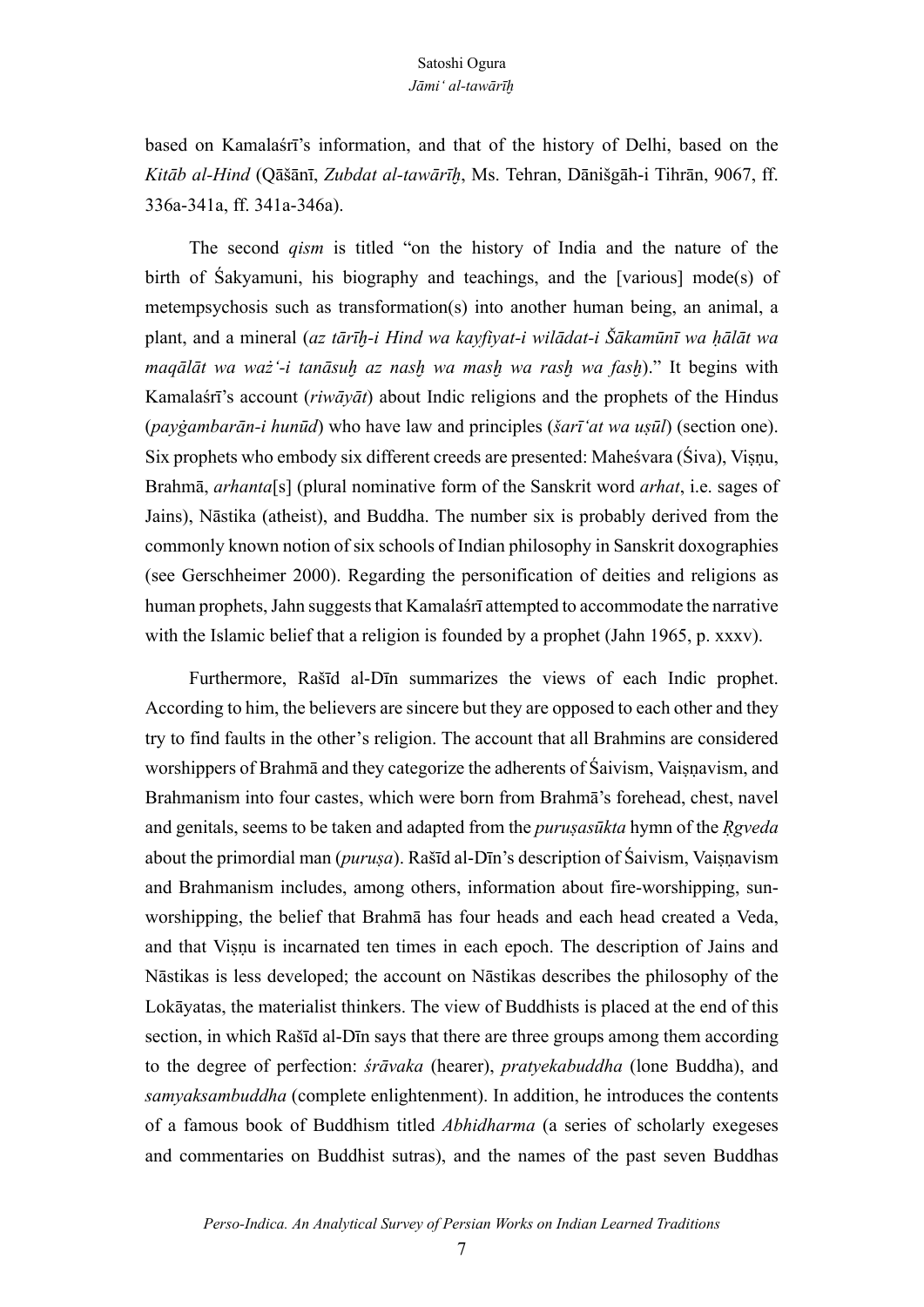who flourished after the commencement of *bhadrakalpa* (the beautiful eon): Vipaśyin, Śikhin, Viśvabhū, Krakucchandra, Kanakamuni, Kaśyapa, and Śakyamuni. Rašīd al-Dīn here glosses the word *kalpa* (eon) – according to *faṣl* one of *qism* one, the duration of a *kalpa* is 4,320,000,000 years – with the Persian term for "typhoon" (*ṭūfān*), possibly because Kamalaśrī described *kalpa* as is a cycle at the beginning of which a great typhoon washes everything away, like Noah's flood. The information given in the section concerns mostly North India; there is no account of any school of thought of South India, such as the thoughts of Śaṅkara's Advaita Vedānta and Rāmānuja's Viśistādvaita.

From section two onward, the Persian text deals chiefly with Buddha's biography: his birth (section two), the story of the four sights (section four), his penance and attaining of enlightenment (section five), his return to society, followed by some stories including a dialogue with a devil (*iblīs*), an outline of ten evil deeds in Buddhism (section six), the well-known story of Anāthapiṇḍada at a house of worship (*'ibādat-ḫāna*) in Śrāvastī, Buddha's dialogue with a Brahmin named Vāsiṣṭha in which he mentions the names of the six heavens of desire in Buddhist cosmology (section seven), the stories of Buddha's past lives (section eight), a dialogue between Buddha and an angel in Jetavana (sections fifteen and sixteen), and his death (section twenty). The account of Buddha's teachings and Buddhism also includes a list of the thirty-two physical characteristics of the *mahāpuruṣa* (*mahāpuruṣalakṣaṇa*), glossed as the perfect man (*mard-i kāmil*) (section three), a Persian translation of a hymn (*stotra*) addressed to a Kuanyin (a Bodhisattva Lokeśvara in Chinese mahāyāna Buddhism) (section nine), Buddha's teachings about the six paths of metempsychosis and eight hells (through a dialogue with an anonymous man, section ten), the deeds by which humans reincarnate as demons (section eleven), animals (section twelve), humans (section thirteen), in the states between humans and heavenly beings (i.e. the six heavens of desire, section fourteen), his teachings about a future prophet, Maitreya, through a dialogue with his disciple Ānanda (section seventeen), and his teachings about the stages of mankind, reward and punishment in heaven and hell, and commands and prohibitions (*amr wa nahy*) (section eighteen).

Like other Persian texts, the *Jāmi' al-tawārīh* uses the Islamic categories of prophets and angels to define different Indic deities and personages. The text refers to Buddha as a prophet (*payġambar, nabī*) and variously refers to Indic deities like Śiva, Viṣṇu, and Indra as prophets or angels (*firišta, malak*). Brahmā is also called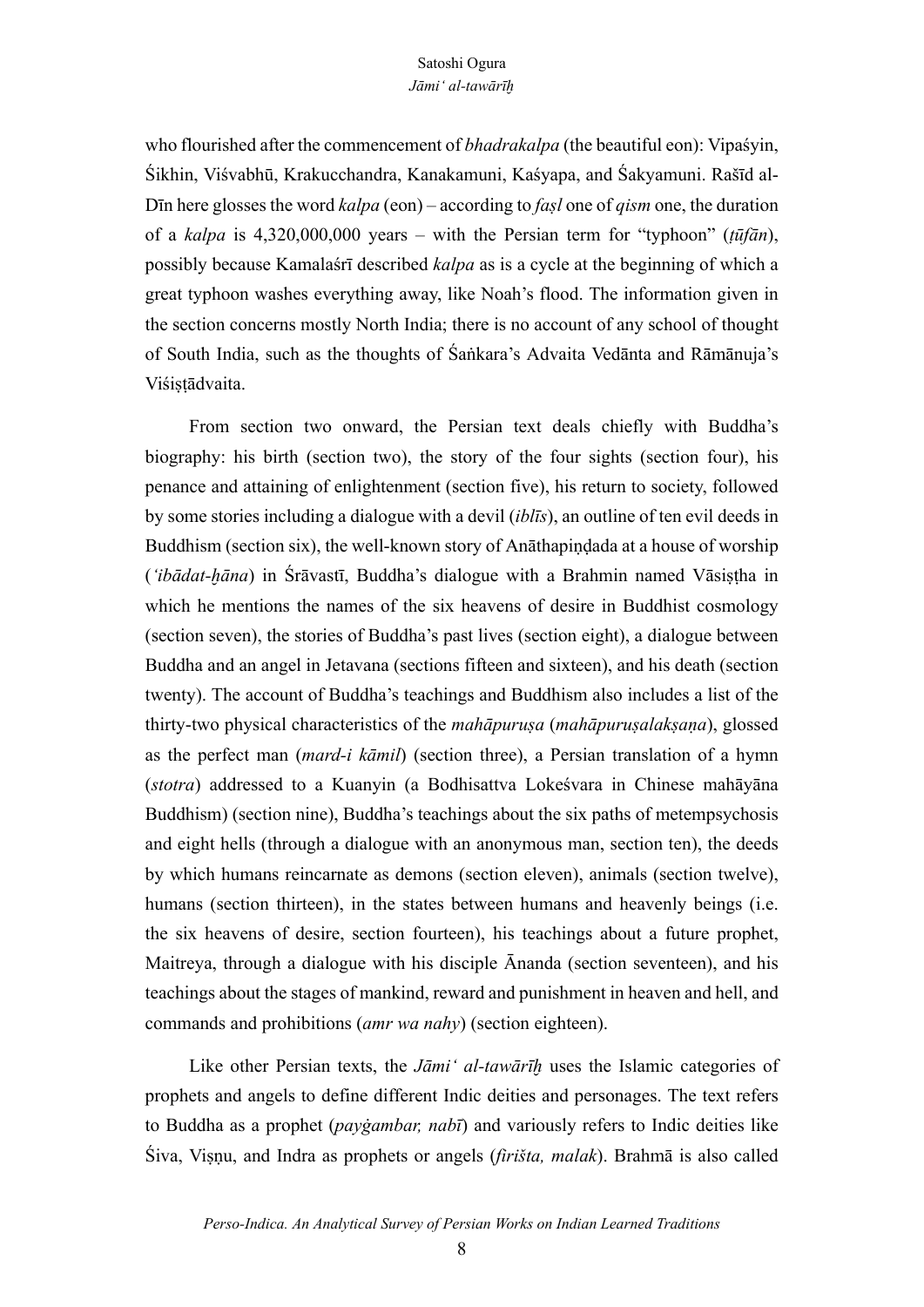"the king of nature" (*malik-i ṭabī'ī*) (Rašīd al-Dīn 1374š/2005, p. 10). On the other hand, the *Zubdat al-tawārīḫ* defines all Indic deities as prophets. As in the cases of Indic deities, different Persian words (*iblīs*, *dīw* and *šayṭān*) are used to refer to Indic devils and demons. However, the term *iblīs* is used only for the Māra-pāpīyas who lives in Paranirmitavāsavartin, the highest of the six heavens of desire (Rašīd al-Dīn 1374š/2005, pp. 118-119, 124); in the same passage Qāšānī uses the term *šayṭān* (Satan) (Qāšānī, *Zubdat al-tawārīḫ*, Ms. Tehran, Dānišgāh-i Tihrān, 9067, f. 350b). With regard to rebirth, the six paths of metempsychosis in Buddhism are presented according to the way they are explained in earlier Arabic treatises on religions, i.e. *nasḫ* (transformation into another human), *masḫ* (transformation into animal), *rasḫ* (transformation into vegetation), and *fasḫ* (transformation into mineral) (Gimaret, pp. 181-182; Sakaki 2000, p. 18), while the accounts of the deeds resulting in the transmigration into each particular form correspond to those described in Buddhist sources. The description of Buddhist hells and heavens mentions only the names of the eight hot hells (Sañjīva, Kālasūtra, Tāpana, Pratāpana, Saṅghāta, Raurava, Mahāraurava, and Avīci) while the eight cold hells are not mentioned (Rašīd al-Dīn 1374š/2005, pp. 131-137; Sakaki 2000, p. 14). The text spells properly the names of the six heavens of desire (Caturmahārājika, Trāyastriṁśa, Yāma, Tuṣita, Nirmāṇarati, and Paranirmitavāsavartin) although only the realms above them are referred to without giving their names; the "seventeen formed realms" (*rūpadhātu*) are called "the physical world (*'ālam-i jismānī*)," while the "four formless realms" (*ārūpyadhātu*) are glossed as "the spiritual world (*'ālam-i rūḥānī*)" (Rašīd al-Dīn 1374š/2005, pp. 124-125).

The translation of certain Indic terms seems to have been a difficult task. For example, the term Veda, that means "knowledge" in Sanskrit, is translated in the Persian text as "pierced pearls" (*murwārīdhā-yi sufta*) (Rašīd al-Dīn 1374š/2005, p. 103). The translation of the titles of Sanskrit texts was also problematic. For instance, the title *Abhidharma* is explained in Persian as "the first and the last of all books" while its correct meaning would be "higher teachings" or "with regard to teachings" (Rašīd al-Dīn 1374š/2005, p. 104; see also Cox 1995, pp. 3-4; Yoeli-Tlalim 2013, p. 204). The same interpretations of the titles of Sanskrit texts are found in the chapter on India of the *Zubdat al-tawārīḫ*, suggesting that Rašīd al-Dīn reproduced Qāšānī's description of these books (Qāšānī, *Zubdat al-tawārīḫ*, Ms. Tehran, Dānišgāh-i Tihrān, 9067, ff. 346b-347a). As both Qāšānī and Rašīd al-Dīn did not know Indic languages, is likely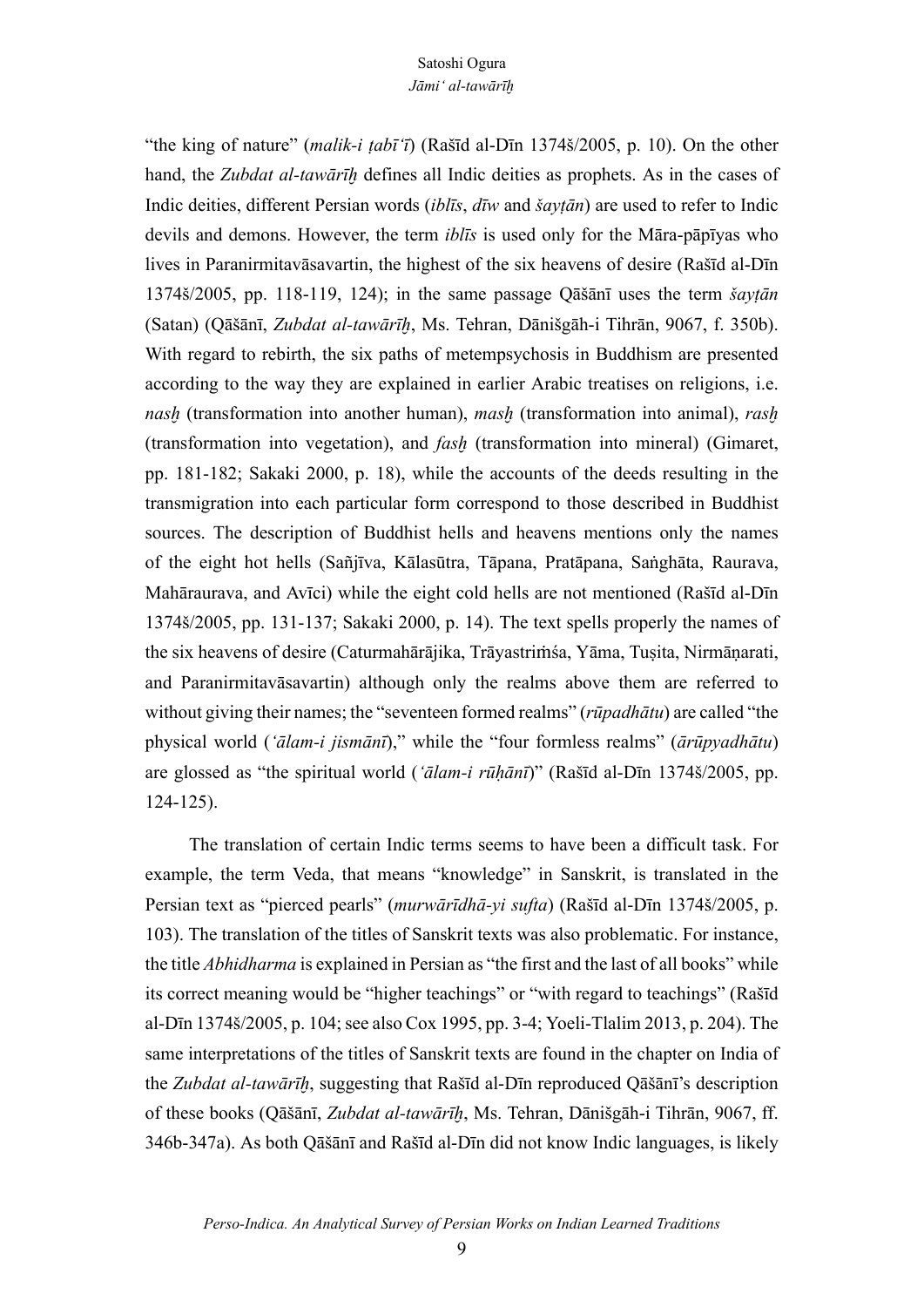to presume that for the translation and glosses of Indic terms they had to rely chiefly on the oral explanations provided by Kamalaśrī and other informants.

The *Jāmi' al-tawārīḫ* circulated among later Muslim scholars in both the Persian and the Arabic versions. Certain copies were also illustrated, including the chapter on India (see Blair 1995; Gray 1978). For example, one of the Persian manuscripts kept at the Topkapı Palace Library in Istanbul contains twenty-three miniatures illustrating the mountains of India, flora and fauna, architectures, scenes from the history of Delhi and the rulers of the four *yuga*s (Ms. Istanbul, Topkapı Palace Library Hazine 1654, ff. 330b, 331a, 331b, 332a, 333a, 333b, 334a, 335a, 336a, 337b, 338a, 338b, 339a, 339b, 340a, 341a, 342b, 343b). The Arabic manuscript of the Khalīlī collection contains nine miniatures illustrating the mountains of India, the battle between Kauravas and Pāṇḍavas, the execution of Jalāl al-Dīn Ḫaljī (r. 1290-96), the enthronement of the Kashmiri king Yaśaskara (r. 939-48), the death of Rāvaṇa, Śakyamuni's offering fruits to Māra-pāpīyas, a depiction of Jetavana, and Śakyamuni's grave (Rašīd al-Dīn, *Jāmi' al-tawārīḫ*, Ms. London, Khalīlī Collection, 727, ff. 21a, 22a, 25a, 27a, 28b, 30b, 34a, 36b, 37b; Blair 1995, pp. 73-79).

However, it doesn't seem that South Asian Muslim historians used the *Jāmi' al-tawārīḫ* very often as a source on Indian history. This was probably due to the juxtaposition of multiple timelines in the historical sections and the absence of an explanation of the relationship between Indian history and pre-Islamic history – such as the notion that mythic kings of India seemed to live before the time of Adam. Among the Persian chronicles composed in South Asia during the Sultanate and Mughal periods, only the anonymous *Bahāristān-i šāhī* (completed between 1023/1614 and 1027/1618), the *Tārīḫ-i Ḥaydarī* of Ḥaydar Rāzī (completed in 1027/1618), and the *Muntaḫab al-tawārīḫ* of Muḥammad Yūsuf Aṭakī Kan'ānī (completed in 1056/1646-1647) seem to have used materials on Indian history drawn from the *Jāmi' al-tawārīḫ* (Mashita 2011, p. 66; Ogura 2011, pp. 47-52).

British orientalists re-discovered Rašīd al-Dīn's chapter on India in the nineteenth century. After Hugh Falconer (1808-65) found a complete manuscript of the *Jāmi' al-tawārīḫ* in the library of the East India Company (Ms. London, British Library, India Office Islamic 3524), Henry Miers Elliot (1808-77), editor of the famous series *The History of India As Told by Its Own Historians* (published in London between 1867 and 1877), requested a scribe to make a copy of the chapter on India (Ms.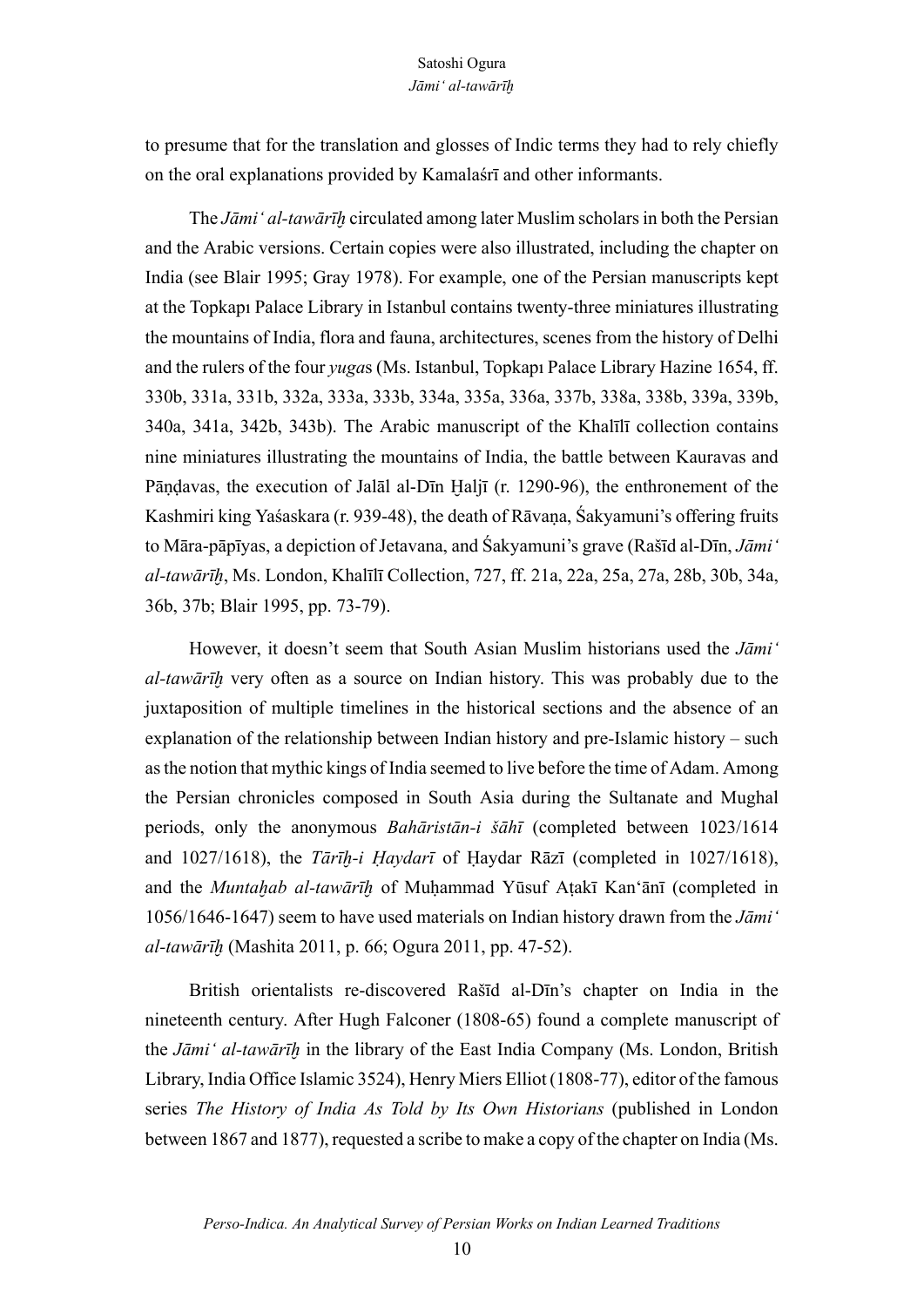London, British Library, Or. 2007, completed on the 19th of *jumāda al-tānī* 1267/April 21st, 1851). Moreover, William Hook Morley (1815-60), a trustee of the Royal Asiatic Society, himself produced a Persian copy of this chapter (Ms. London, British Library, India Office Islamic 3628; see Morley 1842, p. 267; Otsuka 2016b, pp. 91-94). In the mid-twentieth century, the orientalist Karl Jahn (1906-85) published the facsimiles of the sections on history of India of three manuscripts of the *Jāmi' al-tawārīḫ* with a collection of his essays on this material (Jahn 1965, facsimiles of Ms. London, Royal Asiatic Society A. 27; Ms. Istanbul, Topkapı Palace Library Hazine 1654; Ms. London, British Library Add. 7628). Jahn made also a German translation of the chapter on India (Rašīd al-Dīn 1980).

**Manuscripts: St. Petersburg**, National Library, PNS46, ff. 459, **ii)** mid *muḥarram* 810/June 1407, **iii)** al-'Abd Ḥājjī Musāfir al-'Aṭṭār, **viii)** Kostygova 1973, pp. 61-62. **London**, British Library, Add. 7628, ff. 728, **ii)** before 1433, **viii)** Rieu 1879-83, vol. 1, pp. 74a-78a. **Istanbul**, Topkapı Palace Library, Ahmet III 2935, ff. 406, **ii)** Early 15 century, **iii)** Aḥmad ibn Muḥammad ibn Muḥmmad al-Buḫārī, **iv)** Uluġ Beg, **viii)** Karatay 1961, p. 43. **Tehran**, University Library, 8791, ff. 444, **ii)** 15 century, **viii)** Dāniš-pažūh 1364š/1985, p. 222. **München**, Bayerische Staatsbibliothek, Cod. Pers. 208/2, ff. 176, **ii)** 16th-17th century?, **viii)** Aumer 1866, pp. 71-72. **Tehran**, Gulistān Palace, 2256, ff. 613, **ii)** last day of *šawwāl* 1074/25 May 1664, **iii)** ibn Šayḫ Mīr 'Alam, **iv)** Qilīj Ḫān ibn Sārū Ḫān, **viii)** Ātābāy 2536/1977, pp. 84-87. **London**, British Library, India Office Islamic 3524, ff. 599, **ii)** 6 *ša'bān* 1082/8 December 1671, **iii)** Ṭāhir ibn 'Abd al-Bāqī 'Alā'ī, **viii)** Ethé 1980, vol. 1, pp. 1524-1529. **Manchester**, John Rylands Library, 364b, ff. 29b-63a, **ii)** around 1800, **viii)** Kerney 1898, p. 269. **London**, British Library, Add. 18878, ff. 164, **ii)** 5 *rabī' al-awwal* 1244/16 September 1828, **viii)** Rieu 1879-83, vol. 1, pp. 79a-79b. **Tehran**, Majlis Library, 8734, ff. 607, **ii)** *muḥarram* 1245/July-August 1829, **viii)** Ḥusaynī-Iškiwarī 1388š/2009 p. 234a-234b. **St. Petersburg**, National Library, Khan 62, ff. 477, **ii)** 6 *ša'bān* 1256/3 October 1840, **viii)** Storey - Bregel' 1972, p. 309. **London**, British Library, Or. 2007, ff. 122, **ii)** 19 *jumāda al-ṯānī* 1267/21 April 1851, **iv)** Henry Elliot, **viii)** Rieu 1879-83, vol. 3, pp. 882b-883a. **Tehran**, National Library, F. 1606, ff. 361, ll. 26, **ii)** 19th century, **viii)** Anwār 1371 š./1992, pp. 92-93. **London**, British Library, Or. 2062/4, ff. 24a-59a, **ii)** 19th century, **viii)** Rieu 1879-83, vol. 3, p. 1057a. **London**, British Library, India Office Islamic 3628, ff. 323, **ii)** 19th century, **viii)** Ethé 1980, vol. 2, p. 1. **London**,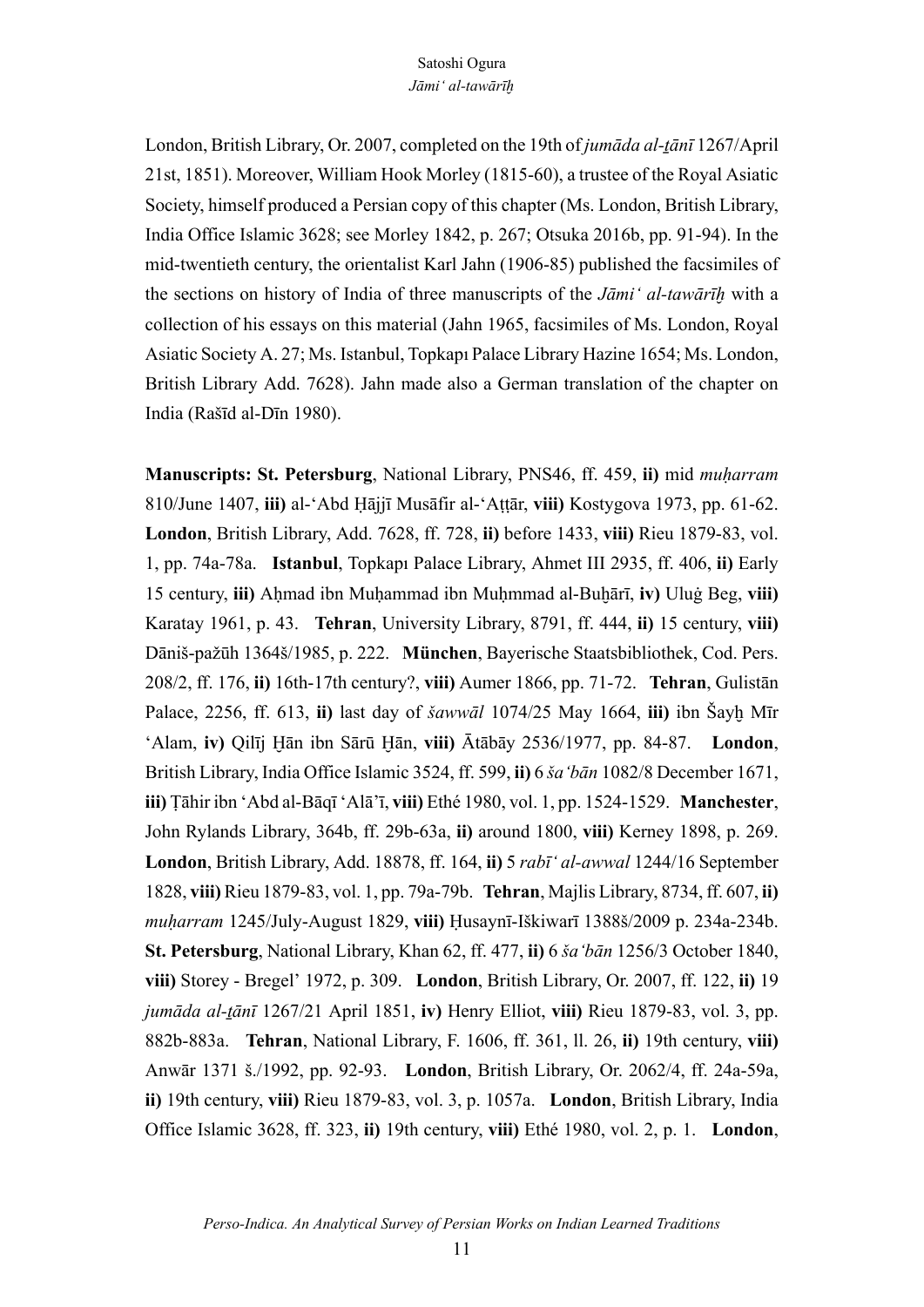British Library, Or. 1786, ff. 167, **ii)** late 19th century, **viii)** Rieu 1879-83, vol. 3, p. 883b. **Paris**, Bibliothèque nationale de France, Suppl. pers. 1364-1365, ff. 336+239, **ii)** late 19 century, **viii)** Blochet 1905-34, vol. 1, pp. 203-204.

**Illustrated manuscripts: Istanbul**, Topkapı Palace Library, Hazine 1654, ff. 352, **ii)** 3 *jumāda al-awwal* 717/14 July 1317, **vi)** 118 illustrations, **viii)** Karatay 1961, p. 393. **St. Petersburg**, National Library, PNS 47, ff. 607, **ii)** 1268/1851-2, **iii)** Kniaz Dolgorukii, **vi)** 11 illustrations, **viii)** Kostygova1973, pp. 62-63.

Legend: i) Place of copying; ii) Period of copying; iii) Copyist; iv) Commissioner; v) Information on colophon; vi) Description of miniatures/illustrations; vii) Other remarks; viii) Information on catalogue(s)

**Edition:** *Jāmi' al-tawārīḫ (tārīḫ-i Hind wa Sind wa Kašmīr),* Muḥammad Rawšan, ed., Tehran, Mīrāt-i Maktūb, 1384/2005, pp. 57, 465.

**German translation:** Rašīd al-Dīn Fażl Allāh Hamadānī, 1980, *Jāmi' al-tawārīḫ*, *Die Indiengeschichte des Rašīd ad-Dīn*, K. Jahn, tr., Wien, Verlag der Österreichschen Akademie der Wissenschaften.

**Secondary sources bibliography: Akasoy**, Anna, 2013, "The Buddha and the Straight Path. Rashīd al-Dīn's *Life of the Buddha*: Islamic Perspectives," in: A. Akasoy - C. Bernett – R. Y. Tlalim, eds., *Rashīd al-Dīn: Agent and Mediator of Cultural Exchanges in Ilkhanid Iran*, London, The Warburg Institute, pp. 173-196. **Anwār,** 'Abd Allāh, 1371š/1992, *Fihrist-i nusaḫ-i ḫaṭṭī-yi kitāb-ḫāna-yi millī-yi Īrān*, vol. 4, Tehran, Kitāb-ḫāna-yi Millī-yi Īrān. **Ātābāy,** Badrī, 2536/1977, *Fihrist-i tārīḫ, safar-nāma, siyāḥat-nāma, rūz-nāma va juġrāfiyā-yi ḫaṭṭī-yi Kitāb-ḫāna-yi Salṭanatī*, Tehran, Čāp-ḫāna-yi Zībā. **Aumer,** Joseph, 1866, *Die persischen Handschriften der K. Hof- und Staatsbibliothek in München*, München, Palm. **Berlekamp,** Persis, 2010, "The Limits of Artistic Exchange in Fourteenth-Century Tabriz: The Paradox of Rashid al-Din's Book on Chinese Medicine, part 1," *Muqarnas, 27*, pp. 209-250. **Bīrūnī**, Abū Rayḥān Muḥammad ibn Aḥmad al-, 1377/1958, *Kitāb al-Bīrūnī fī taḥqīq mā li-al-Hind*, Hyderabad, Dā'irat al-Ma*'*ārif al-Osmania. **Blair**, Sheila S., 1995, *A Compendium of Chronicles: Rashid al-Din's illustrated history of the world*, London, Oxford University Press. **Boyle**, John Andrew, 1971, "Rashīd al-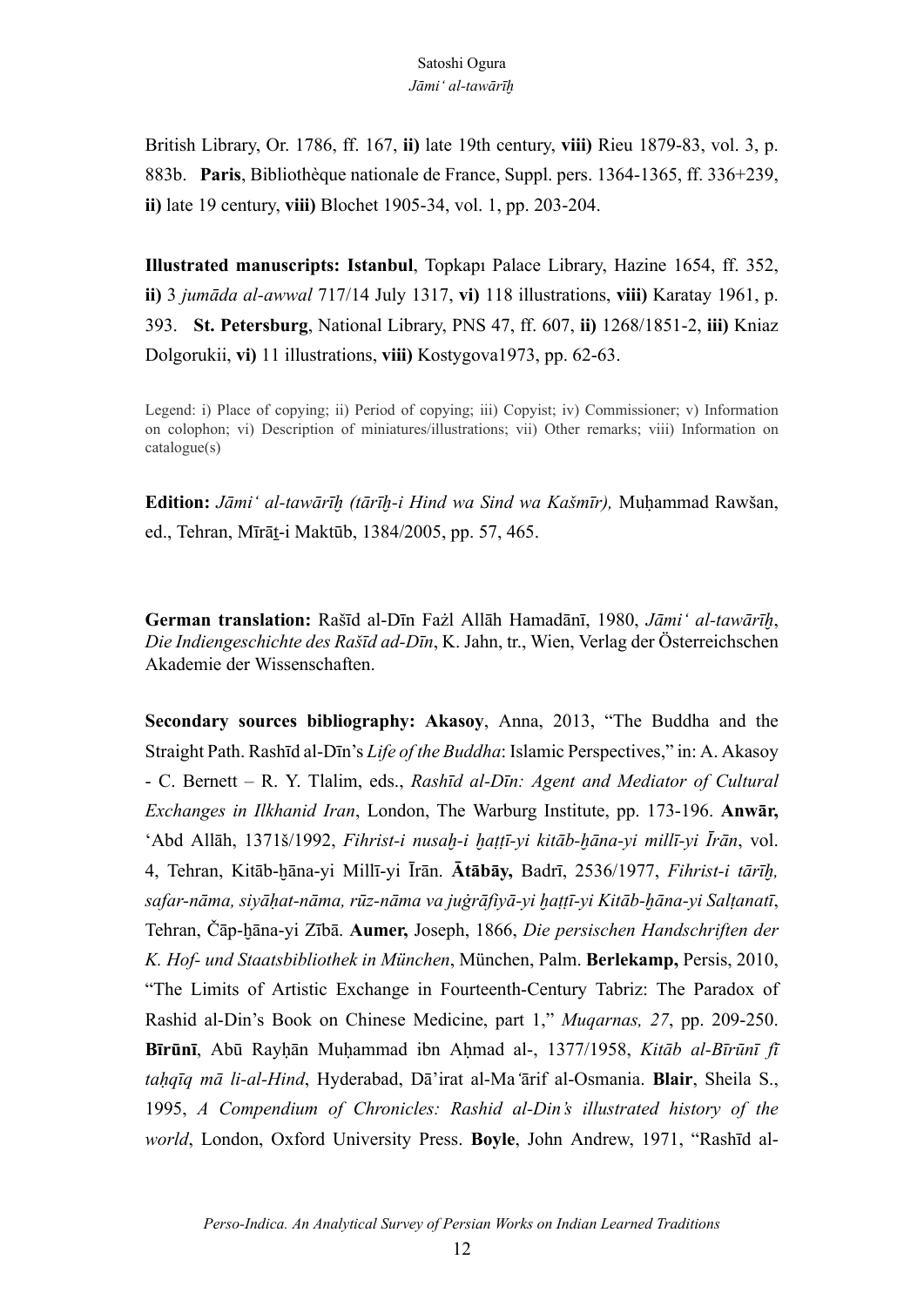Dīn: The First World Historian," *Iran*, 9, pp. 19-26. **Browne**, Edward G., 2003, *A Literary History of Persia*, vol. 3, Lahore, Sang-e Meel (1st ed., 1920). **Canby**, Sheila R., 2012, "Depictions of Buddha Sakyamuni in the *Jami' al-Tavārīkh* and the *Majma'al-Tavārīkh*," in: Lloyd Ridgeon, ed., *Islam and Religious Diversity: Critical Concepts in Islamic Studies*, vol. 3: Eastern Religions, London and New York, Routledge, pp. 141-154 (Originally published in: *Muqarnas*, 10, pp. 299-310, 1993). **Cox**, Collet, 1995, *Disputed Dharmas, Early Buddhist Theories on Existence: An Annotated Translation of the Section on Factors Dissociated from Thought from Saṅghabhadra's Nyāyānusāra*, Tokyo, The International Institute for Buddhist Studies. **Dānišpažūh,** Muḥammad Taqī, 1364š/1985, *Fihrist-i Nusḫahā-yi Ḫaṭṭī-yi Kitāb-ḫāna-yi Markazī wa Markaz-i Asnād-i Dānišgāh-i Tihrān*, Tehran, Dānišgāh-i Tihrān. **Deambi**, B. K. Kaul, 1982, *Corpus of Śāradā Inscriptions of Kashmir: with special reference to Origin and Development of Śāradā Script*, Delhi, Agam Kala Prakashan. **Ethé**, Hermann, 1980, *Catalogue of Persian manuscripts in the India Office Library*, London, India Office Library & Records, Foreign and Commonwealth Office (Originally published in Oxford Printed for the India Office, 1903-1937). **Gerschheimer**, Gerdi, 2000, "Systèmes «philosophico-religieux» (*darśana*) indiens et doxographies," *Annuaire de l'École pratique des hautes études, Section dessciences religieuses*, Volume 113, Numéro 109, pp. 173-189. **Ghiasian,** Mohamad Reza, 2018, "The Topkapı Manuscript of the *Jami' al-Tawarikh* (Hazine 1654) from Rashidiya to the Ottoman Court: A Preliminary Analysis," *Iranian Studies*, 51/3, pp. 399-425. **Gimaret**, D., 1998, "Tanāsukh," *Encyclopedia of Islam New Edition*, pp. 181-183. **Gray**, Basil, 1978, *The World History of Rashid al-Din*, London - Boston. **Haneda**, Ko'ichi, 1995, "Persia go yaku 'O Shukuwa Meiketsu' no chūgokugo genpon ni tsuite (On the Original Chinese Text of the Persian Translation of "Mo-chueh"," *Journal of Asian and African Studies*, 48-49, pp. 719-726. **Ḥusaynī Iškiwarī**, Jaʿfar, 1388š/2009, *Fihrist-i nusḫahā-yi ḫaṭṭī-i Kitāb-ḫāna-yi Majlis-i Šūrā-yi Islāmī*, vol. 28, Tehran, Kitāb-ḫāna, Mūza wa Markaz-i Asnād-i Majlis-i Šūrā-yi Islāmī. **Iwatake**, Akio, 1997, "Rašīd chosaku zenshū no hensan: Waṣṣāf-shi chosha jihitsu shahon no kijutsu yori (The Compilation of 'the Collected Works of Rashīd': According to the Text of Waṣṣāf's Autograph Manuscript)," *Toyo Gakuho*, 78/4, pp. 1-31. **Iwatake**, Akio, 2002, "Rašīd al-Dīn," *Iwanami Islām Jiten*, Tokyo, Iwanami. **Jahn**, Karl, 1965, *Rashīd al-Dīn's History of India: Collected Essays with Facsimiles and Indices*, The Hague, Mouton & Co. **Jonarāja**, 2014, *Rājataraṅgiṇī*, Edition and English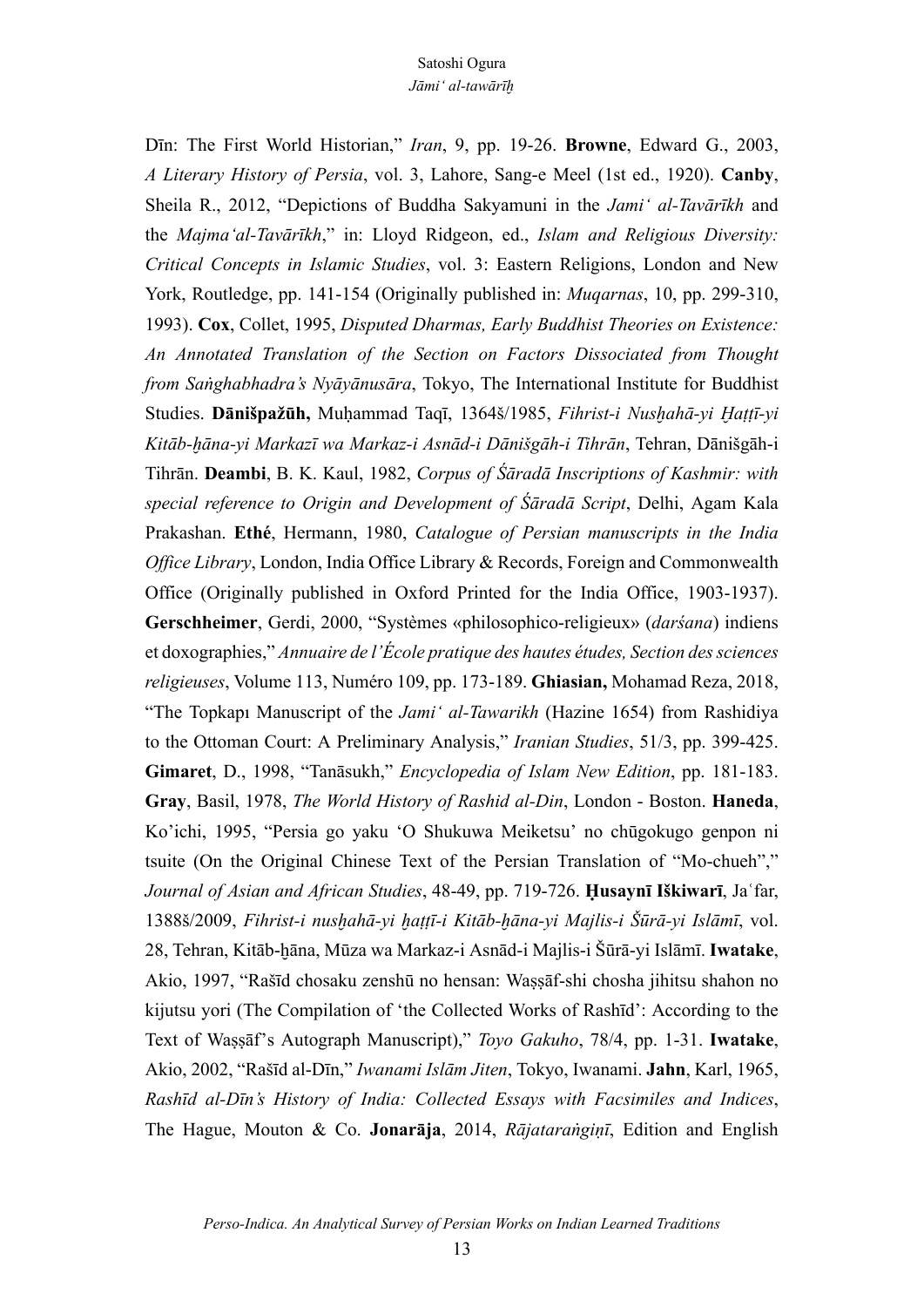translation: *Kingship in Kaśmīr (AD 1148-1459): From the Pen of Jonarāja, Court Paṇḍit to Sulṭān Zayn al-'Ābidīn*, W. Slaje, ed. and tr., Halle, Universitätsverlag Halle-Wittenberg. **Kalhaṇa**, 1961, *Rājataraṅgiṇī*, Edition and English translation: *Kalhaṇa's Rājataraṅgiṇī: a chronicle of the kings of Kaśmīr*, vol. 3, M. A. Stein, ed. and tr., Delhi, Motilal Banarsidas. **Karatay**, Fehmi Edhem, 1961, *Topkapı Sarayı Müzesi Kütüphanesi Farsça yazmalar kataloğu*, Istanbul, Topkapı Sarayı Müzesi Kütüphane. **Kerney,** Micael, 1898, *Bibliotheca Lindesiana, Hand-list of Oriental Manuscripts, Arabic, Persian, Turkish*, Aberdeen, Privately printed [Aberdeen University Press]. **Kostygova**, Galina Ivanovna, 1973, *Persidskie i tadžikskie rukopisi "novoj seri"i Gosudarstvennoj Publičnoj Biblioteki im. M. E. Saltykova-Ŝedrina: alfavitnyj katalog,* Leningrad, Gosudarstvennaâ Publičnaâ Biblioteka im. M.E. Saltykova-Ŝedrina.**Lo,** Vivienne - **Wang**, Yidan, 2013, "Blood or Qi Circulation? On the Nature of Authority In Rashīd al-Dīn's *Tānksūknāma* (The Treasure Book of the Ilkhan on Chinese Science and Techniques)," in: A. Akasoy - C. Bernett – R. Y. Tlalim, eds., *Rashīd al-Dīn: Agent and Mediator of Cultural Exchanges in Ilkhanid Iran*, London, The Warburg Institute, pp. 127-172. **Mashita**, Hiroyuki, 2011, "Indo-Islam shakai no rekishisho ni okeru Indo-shi ni tsuite (Indian History depicted in Indo-Islamicate historical writings)," *Kobe Daigaku Bungakubu Kiyō*, 38, pp. 51-107. **Melikian-Chirvani**, Asadullah Souren, 1989, "Buddhism II. In Islamic Times," *Encyclopaedia Iranica*, IV, 5, pp. 496-499. **Melville**, Charles, 2008, "Jāme' al-Tawārīḵ," *Encyclopaedia Iranica*, XIV, 5, pp. 462-468. **Morley,** William Hook, 1842, "A Letter to Richard Clarke, esq., &c., &c., &c., Honorary Secretary to the Royal Asiatic Society, on a MS. of the Jámi al-Tawáríkh of Rashíd al Din, preserved in the Library of Honourable East India Company," *Journal of the Royal Asiatic Society*, 7, pp. 267-272. **Morley,** William Hook, 1854, *A descriptive catalogue of the historical manuscripts in the Arabic and Persian languages, preserved in the library of the Royal Asiatic Society of Great Britain and Ireland*, London, John W. Parker & Son. **Naudou**, Jean, 1980, *Buddhists of Kaśmīr*, Delhi, Agam Kala Prakashan (Originally published in French, Paris, Presses Universitaires de France, 1968). **Ogura,** Satoshi, 2011, "Transmission lines of historical information on Kašmīr: from *Rājataraṅgiṇī*s to the Persian chronicles in the early Muġal period," *Journal of Indological Studies*, 22 and 23, pp. 23-59. **Ogura,** Satoshi, 2019a, "Rājataraṅgiṇī," *Perso-Indica. An Analytical Survey of Persian Works on Indian Learned Traditions*, F. Speziale – C. W. Ernst, eds., forthcoming. **Ogura,** Satoshi, 2019b, "Tārīḫ-i Banākatī," *Perso-Indica. An Analytical Survey of Persian*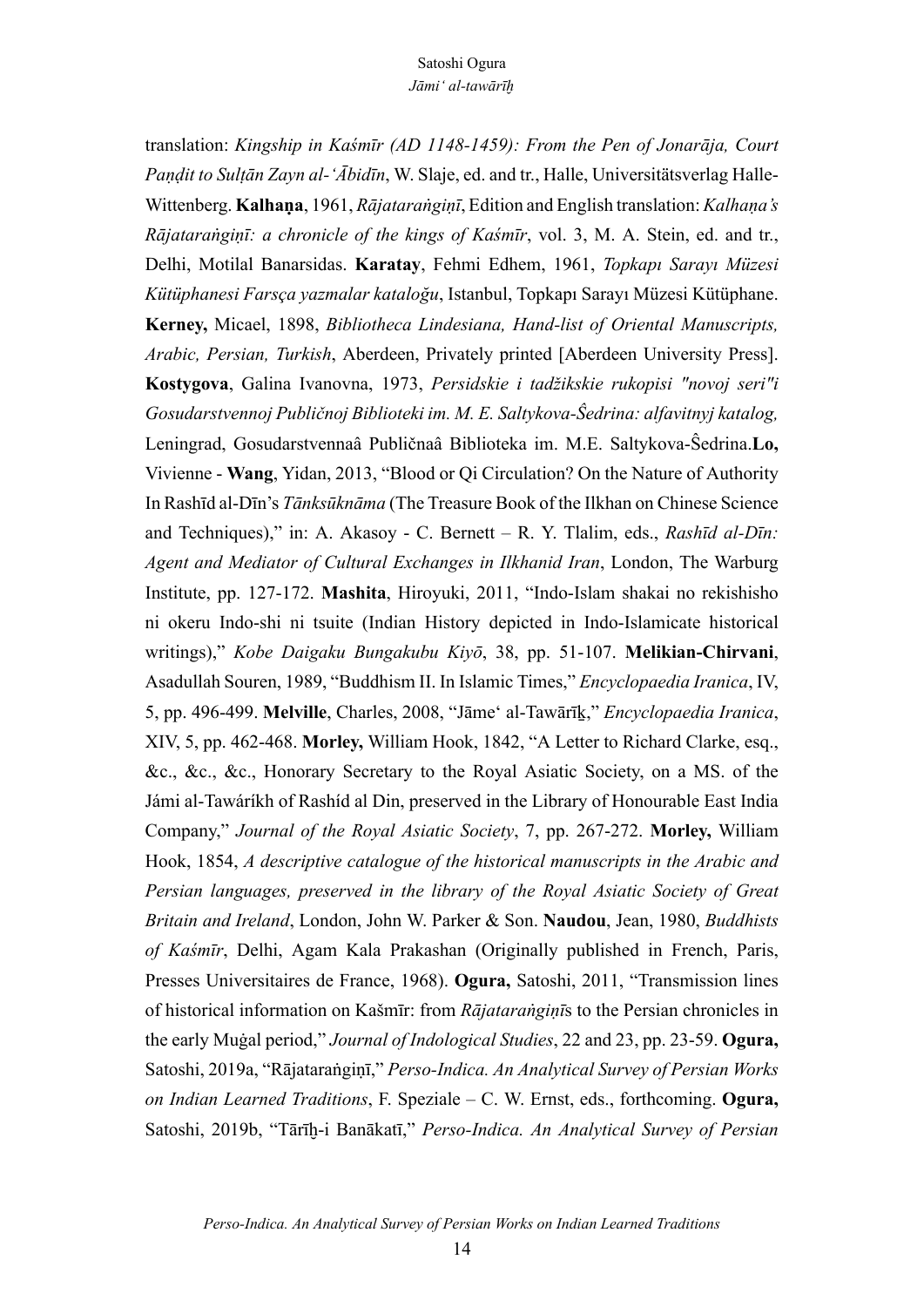*Works on Indian Learned Traditions*, F. Speziale – C. W. Ernst, eds., forthcoming. **Otsuka**, Osamu, 2015, "Ḥāfiẓ-i Abrū no rekishi hensan jigyō saikō: kaitēban *Shūshi* wo chūshin ni (Ḥāfiẓ-i Abrū's Historiographical Enterprise Reconsidered: With Special Reference to the Reviced Edition of the *Jāmi' al-Tawārīkh*," *The Memoirs of the Institute for Advanced Studies on Asia*, 168, pp. 245-289. **Otsuka**, Osamu, 2016a, "*Shūshi* dai ni kan sekaishi kōtē no shomondai: Muḥammad Rawšan no kōtēbon ni taisuru hihanteki kentō (Some Problems on Editing the Second Volume of the *Jāmi' al-Tawārīkh*: Critical Review on Muḥammad Rawshan's Editions)," *Journal of Asian and African Studies*, 91. **Otsuka,** Osamu, 2016b, "*Shūshi* no denshō to juyō no rekishi: Mongol shi kara sekai-shi he (The Transmission and Reception of the *Jāmi' al-Tawārīkh*: from a History of the Mongols to a History of the World)," *The Tōyōshi kenkyū*, 75/2, pp. 68-103. **Otsuka,** Osamu, 2018, "Qāshānī, The First World Historian: Research on His Uninvestigated Persian General History, *Zubdat al-Tawārīkh*," *Studia Iranica*, 47, pp. 119-149. **Otsuka**, Osamu, 2019a, "Zubdat al-tawārīḫ", *Perso-Indica. An Analytical Survey of Persian Works on Indian Learned Traditions*, F. Speziale – C. W. Ernst, eds., forthcoming. **Otsuka**, Osamu, 2019b, "Jāmi' al-tawārīḫ (Replacement volume)", *Perso-Indica. An Analytical Survey of Persian Works on Indian Learned Traditions*, F. Speziale – C. W. Ernst, eds., forthcoming. **Qāšānī,** Abū al-Qāsim, *Zubdat al-tawārīḫ*, Ms. Tehran, Dānišgāh-i Tihrān, 9067, ff. 329a-354b. **Rahman**, Abdur, 1988, *The Last Two Dynasties of the Śāhis: an Analysis of their History, archaeology, coinage and palaeography*, Delhi, Renaissance Publishing House (1st ed. 1979). **Rašīd al-Dīn** Fażl Allāh Hamadānī, 1374š/2005, *Jāmi' al-tawārīḫ*, M. Rawshan, ed., Tehran, Mīrāṯ-i Maktūb. **Rašīd al-Dīn** Fażl Allāh Hamadānī, 1980, *Jāmi' al-tawārīḫ*, German translation: *Die Indiengeschichte des Rašīd ad-Dīn*, K. Jahn, tr., Wien, Verlag der Österreichschen Akademie der Wissenschaften. **Rašīd al-Dīn**, Fażl Allāh Hamadānī, *Jāmi' al-Tawārīḫ*, Ms. London, Khalīlī Collection, 727. **Rašīd al-Dīn**, Fażl Allāh Hamadānī, 1968, *Histoire des Mongols de la Perse*, É. Quatremère, ed., Amsterdam, Oriental Press, pp. cxlvii-clxxv. **Rašīd al-Dīn** Fażl Allāh Hamadānī, 2537/1978-9, *Laṭā'if al-ḥaqā'iq*, vol. 2, Ġ. Ṭāhir, ed., Tehran, Kitābḫānayi Markazī. **Rieu**, Charles, 1879-1883, *Catalogue of the Persian manuscripts in the British Museum*, London, British Museum. **Sachau**, Edward C., 2003, *Alberuni's India*, volumes 1 and 2 (bound in one), New Delhi, Low Price Publications (1st ed. 1910). **Sakaki**, Kazuyo, 2000, "Chūsei Islam bunken ni okeru Bukkyō no zen'aku kan: Rashīd al-Dīn no *Shūshi* ni miru rokudō rinne (The Stages of Metempsychosis